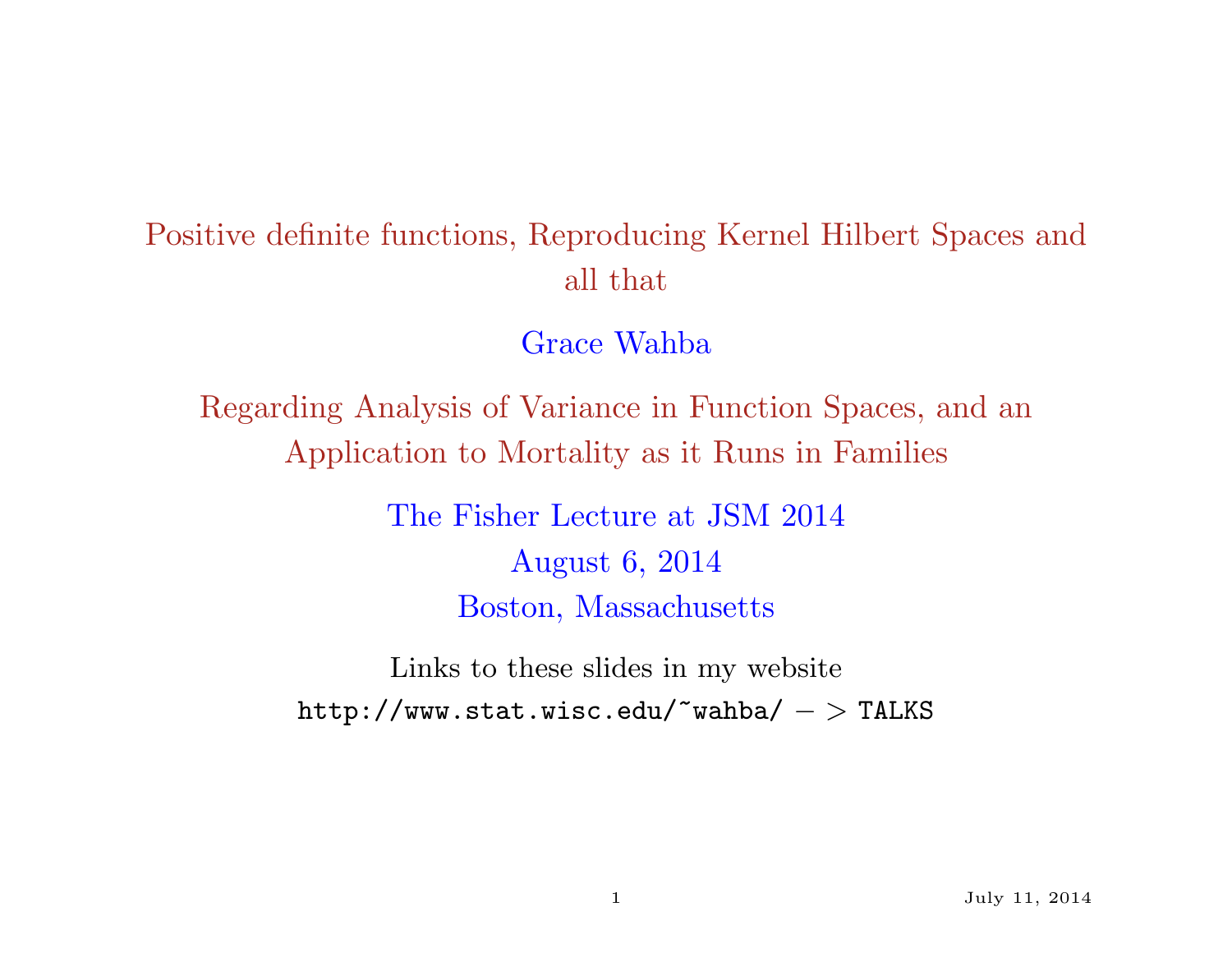## Positive definite functions, Reproducing Kernel Hilbert Spaces and all that

#### Abstract

R. A. Fisher was concerned was with the importance of experimental design to scientific investigations, but he could hardly have dreamed of modern methods of statistical analysis that required computation unknown in his lifetime. Reproducing Kernel Hilbert Spaces (RKHS) appeared in a theoretical paper (Aronszajn 1950), but use in applied nonparametric regression, statistical model building and machine learning had to wait for modern computational facilities. We obtain Smoothing Spline ANOVA decompositions of functions of several variables on arbitrary heterogenous domains given scattered, noisy data, by applying the original (Fisherian) geometry of factorial experiments to tensor products of RKHSs. We conclude by joining SS-ANOVA with Distance Correlation for a study of mortality as it runs in families.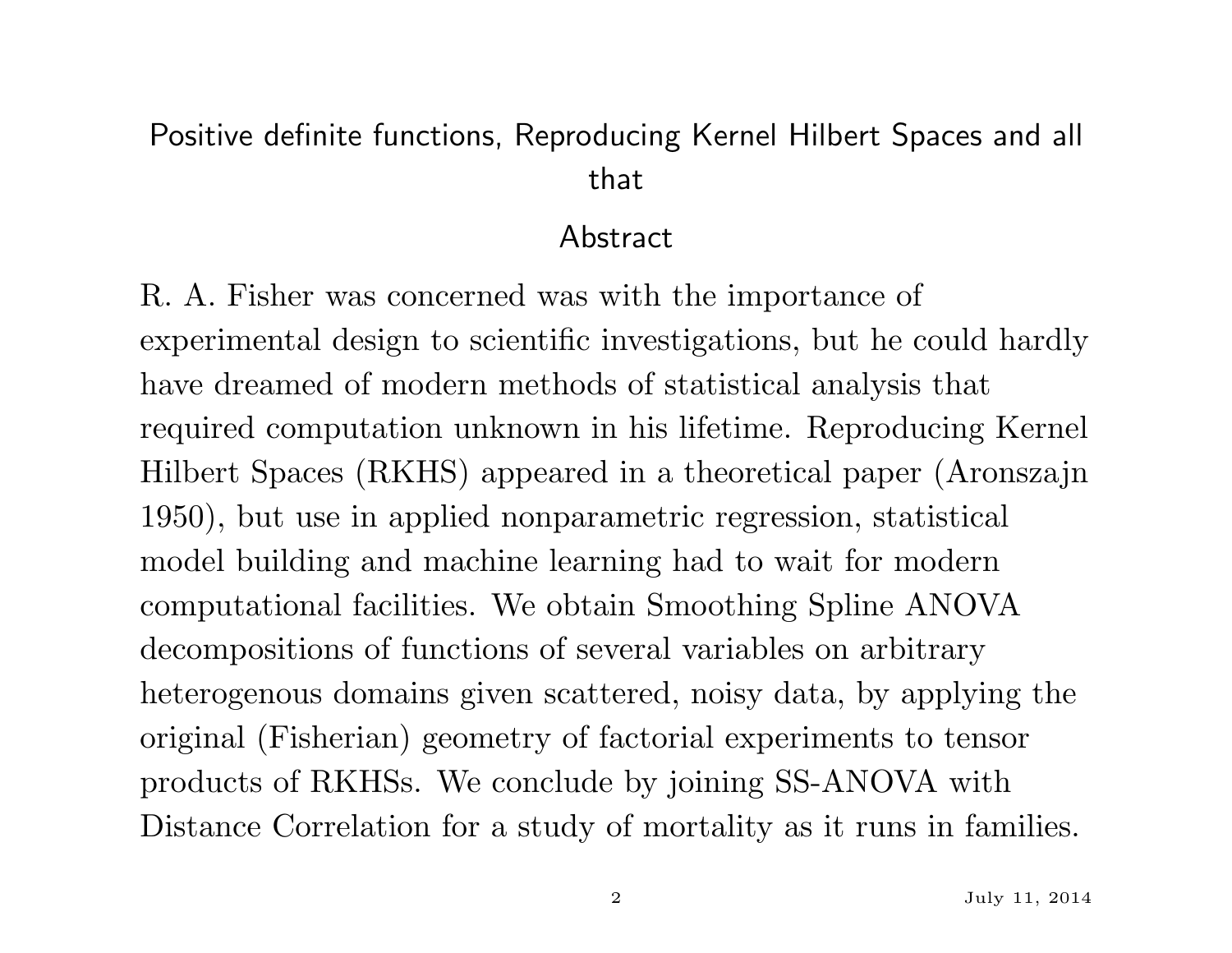## Outline

- A. 1-5 Positive definite functions and RKHS
- B. 1-2 (Fisherian) ANOVA decompositions of functions of several variables

C. 1-2 Smoothing Spline ANOVA (SS-ANOVA) decompositions of functions of several variables, and fits in RKHS

D. 1-2 Domains, distance measures, practical issues

E. 1-8 SS-ANOVA joins Distance Correlation (DCOR) to study

mortality as it runs in families in the Beaver Dam Eye Study

F. 1 Comments and Conclusions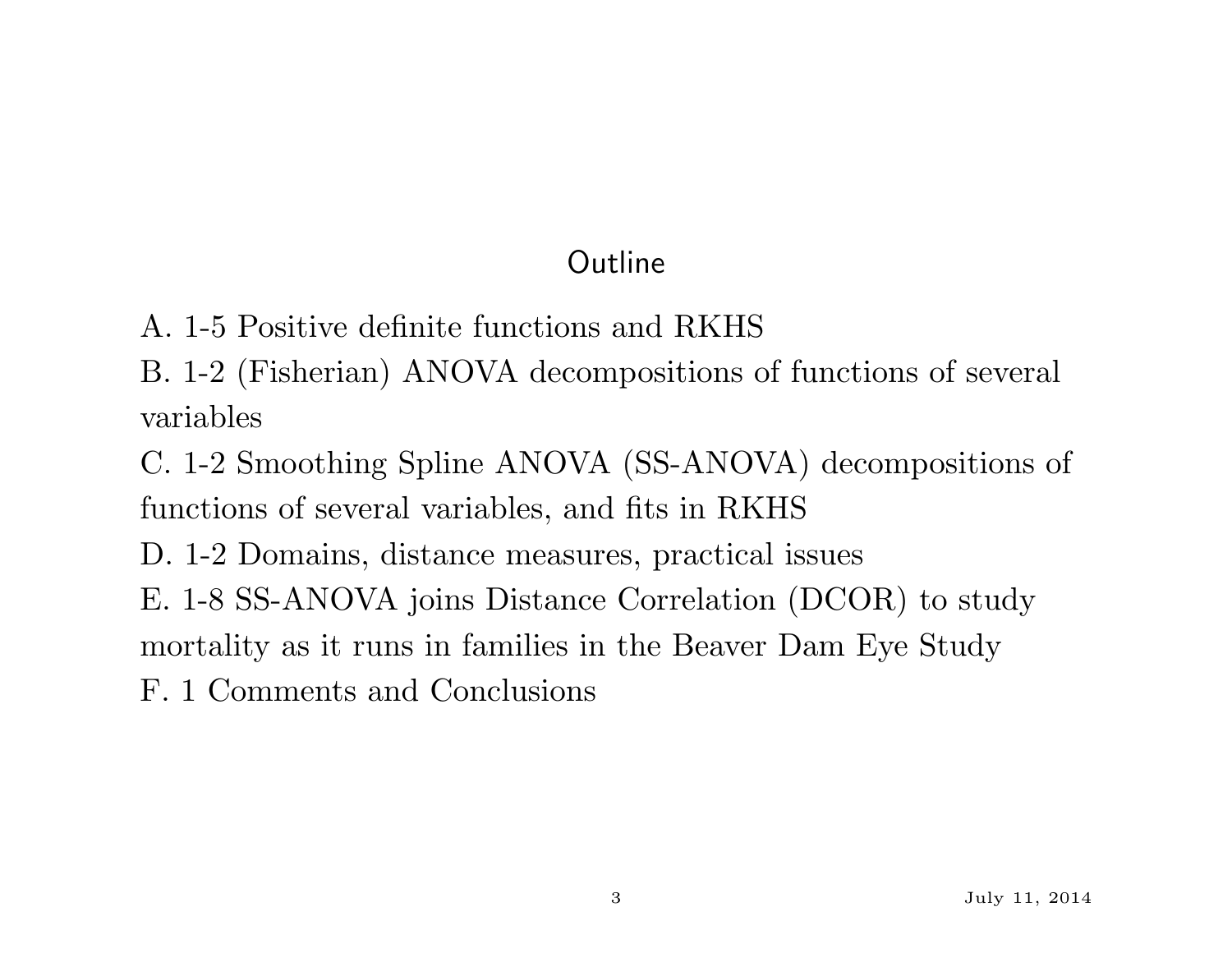#### A1.Positive definite functions

Let T be some (measurable) domain.  $K(s,t)$ ,  $s, t \in \mathcal{T}$  is said to be (strictly) positive definite if, for every *n*, and every  $t_1, \ldots, t_n$  in  $\mathcal{T}$ , and constants  $c_1, \ldots, c_n$ ,

$$
\sum_{j,k} c_j c_k K(t_j, t_k) > 0.
$$

The Moore-Aronszajn theorem

The Moore-Aronszajn Theorem: Every positive definite function  $K(s,t)$  on  $\mathcal{T} \times \mathcal{T}$  corresponds to a unique Reproducing Kernel Hilbert Space  $\mathcal{H}_K$  of functions defined on T, and vice versa.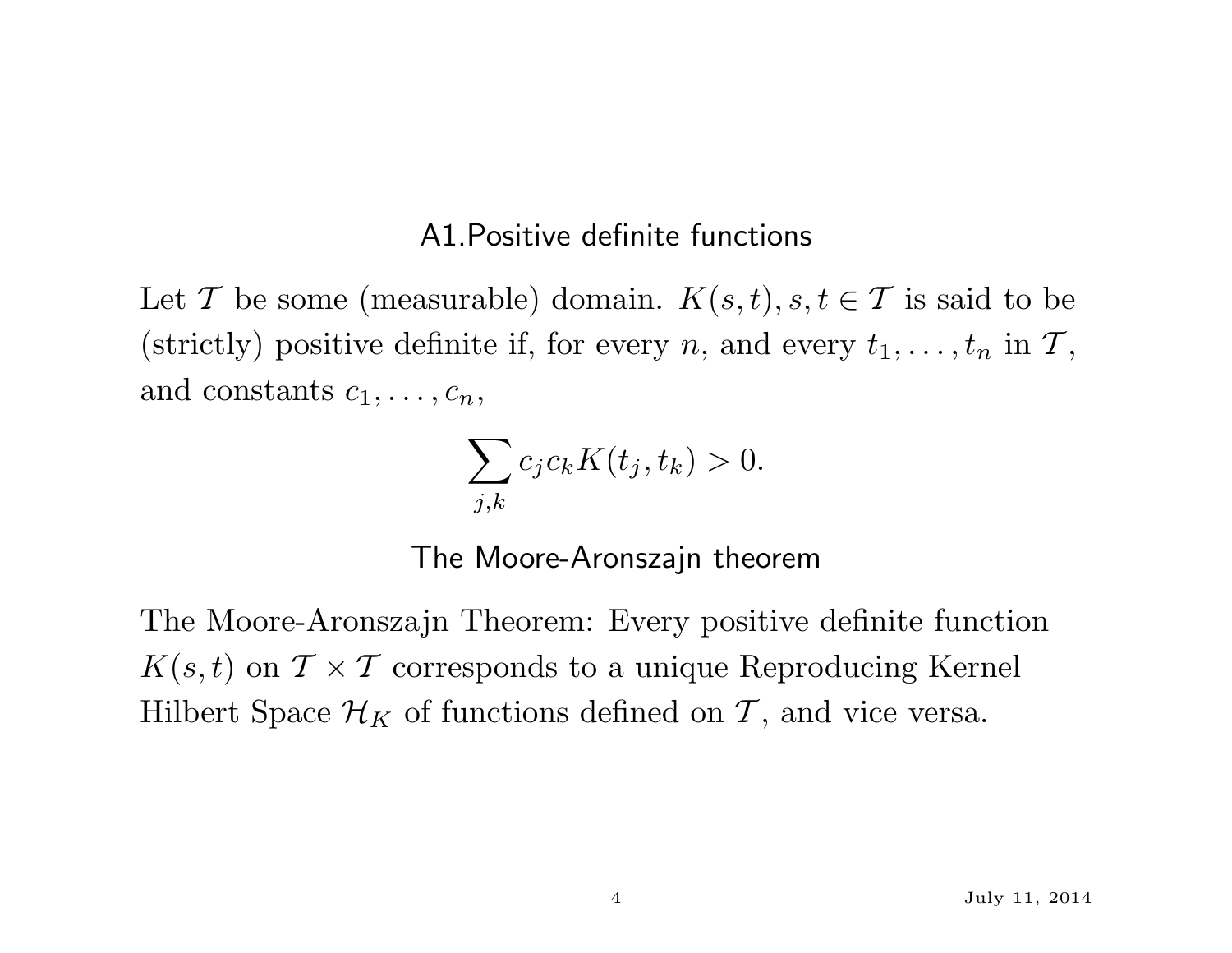#### A2. Construction of the unique RKHS

Let  $K_s(t) \equiv K(s, t)$  define a function of t on the domain T with s fixed. Then  $K_s$  is in  $\mathcal{H}_K$  and the linear manifold spanned by all finite linear combinations of elements of the form

$$
f(t) = \sum_{\ell} c_{s_{\ell}} K_{s_{\ell}}(t)
$$

is in  $\mathcal{H}_K$ . Since K is positive definite, it can be shown that

$$
\langle K_s, K_t \rangle = K(s, t)
$$

defines an inner product and hence a norm on this linear manifold. The Hilbert space posited by the Moore-Aronszajn theorem is the closure of the linear manifold under the induced norm.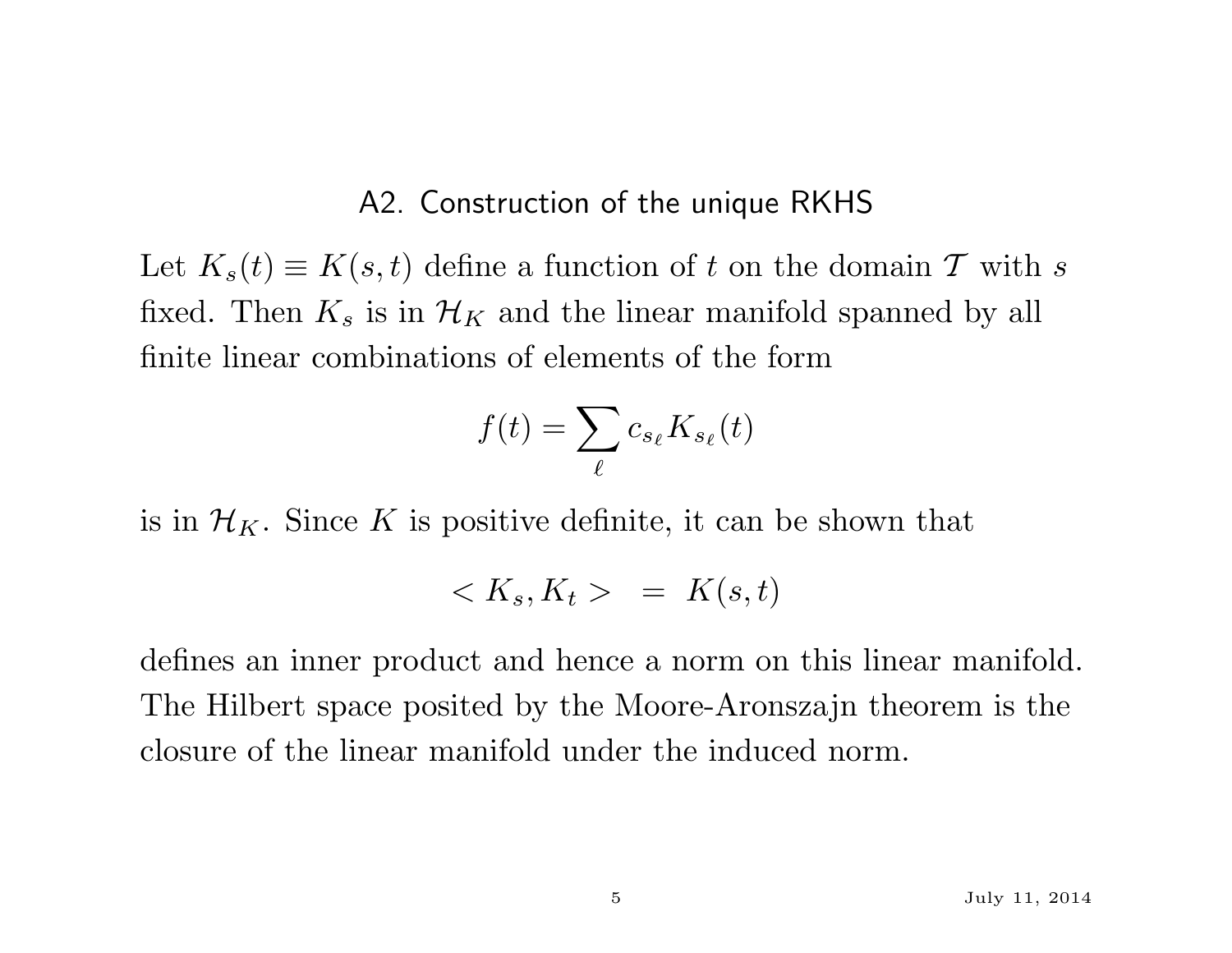#### A3. The defining property of RKHS

Let  $t_* \in \mathcal{T}$  and let  $f \in \mathcal{H}_K$ . Then  $f(t_*)$  can be written as an inner product in  $\mathcal{H}_K$  as:

$$
f(t_*) = \langle f, K_{t_*} \rangle
$$

for every  $t_* \in \mathcal{T}$  and  $f \in \mathcal{H}_K$ .  $K_{t_*}$  is called the *representer of* evaluation at  $t_*$ . RKHS are characterized by the fact that they contain all their representers of evaluation.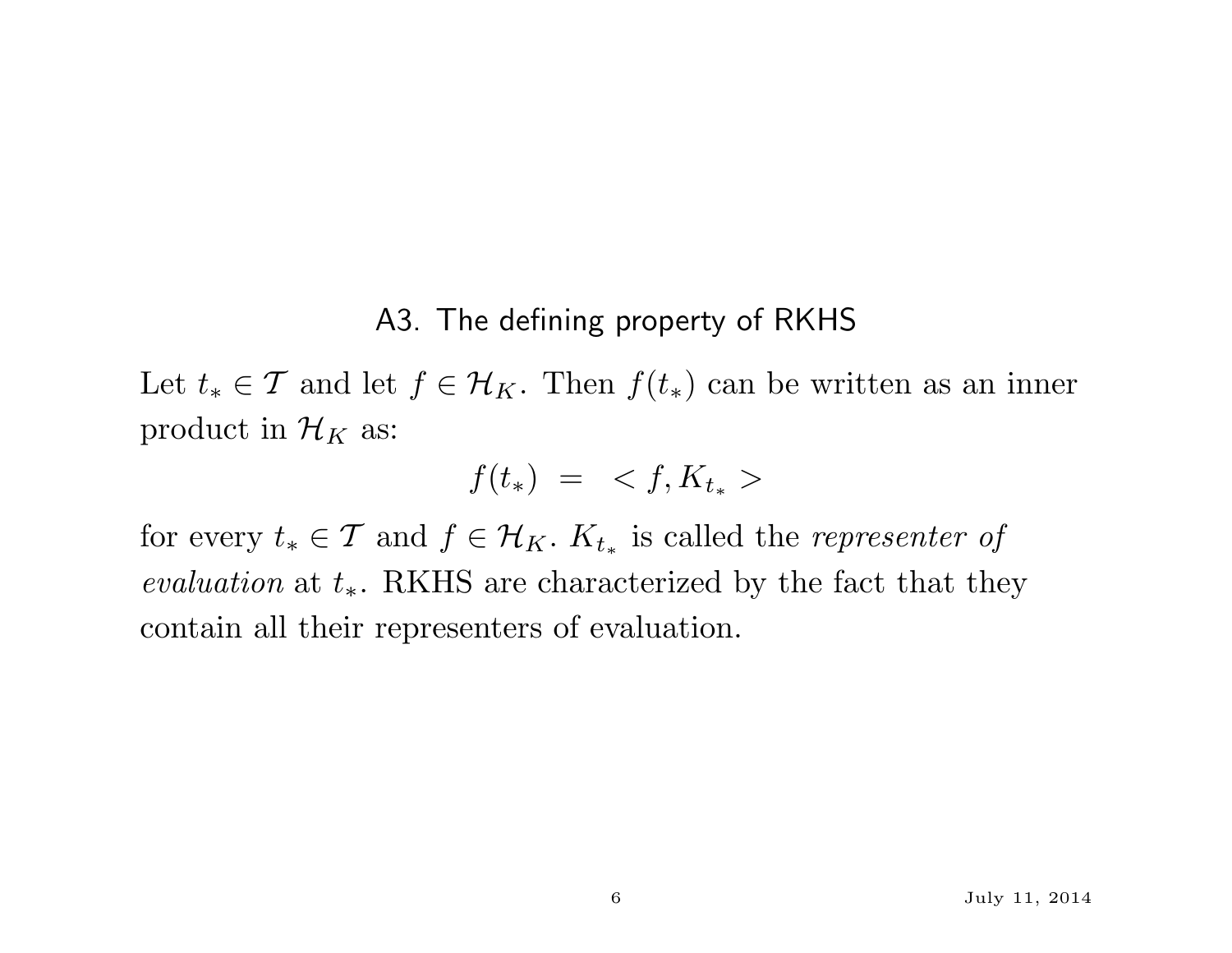#### A4. The representer theorem (Kimeldorf & Wahba 1971)

Representer Theorem: Given a convex cost function  $\mathcal L$  and data  $y_i, t(i), i = 1, \cdots, n$ , the minimizer  $f_\lambda$  of  $\sum_{i=1}^n \mathcal{L}[y_i, f(t(i)) + \lambda ||f||_p^2$  $\mathcal{H}_K$  is in the span of the representers  $K_{t(1)}, K_{t(2)} \cdots K_{t(n)}$ . More generally, if  $||f||_p^2$  $\frac{2}{\mathcal{H}_K}$  is replaced by a seminorm  $J(f)$  on  $\mathcal{H}_K$ , (that is,  $J(f)$  acts like a square norm but with a null space  $\{\phi_{\nu}\}\)$ , then  $f_{\lambda}$  can be constructed in span  $\{\phi_{\nu}\}\cup\{K_{t(i)}\}.$ 

The most familiar case is the cubic smoothing spline on  $[0, 1]$ , where  $\mathcal{H}_K$  is the space of functions on [0, 1] with square integral second derivative, the  $\{\phi_{\nu}\}\$ are linear functions and  $J(f) = \int_0^1 (f''(t))^2 dt$ .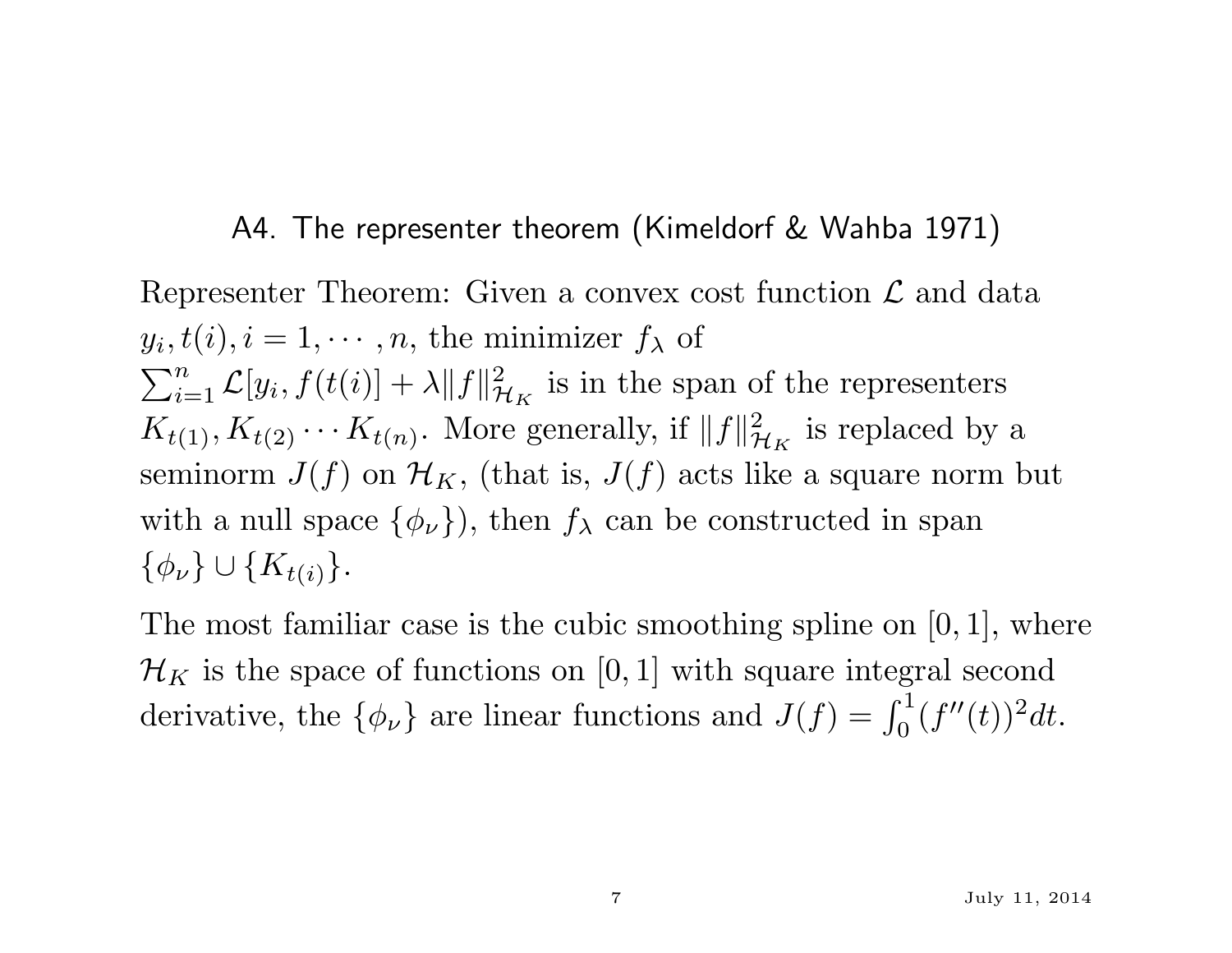#### A5. Positive definite functions define distances

Let K be a positive definite function on  $\mathcal{T} \times \mathcal{T}$ . Then K can be used to define a pairwise distance between any two points s and t in  $\mathcal T$  by

$$
[dist]^2[s,t] = \|K_s - K_t\|^2 = K(s,s) + K(t,t) - 2K(s,t).
$$

(sometimes known in the CS literature as the "kernel trick".) Conversely, given noisy, incomplete pairwise distances, one can fit a positive definite (or non-negative definite) kernel (matrix) via Regularized Kernel Estimation that attempts to respect this information while controlling for the trace. (Lu et al 2005, Corrada Bravo et al 2009.)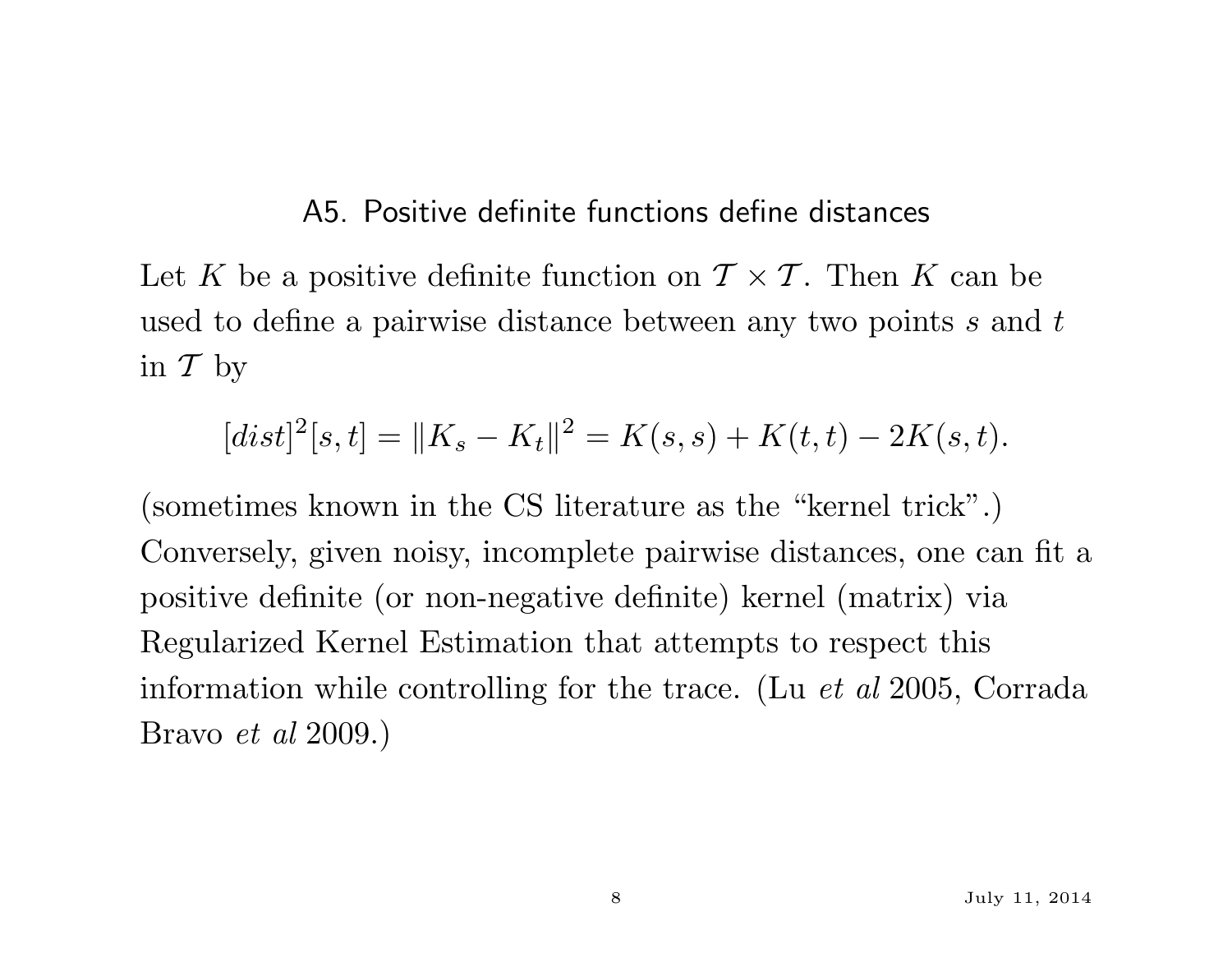B1. ANOVA decompositions of functions of several variables Let  $\mathcal{T}^{(\alpha)}, \alpha = 1, \ldots, d$  be d measurable domains with members  $t_{\alpha} \in \mathcal{T}^{(\alpha)}$ . Let

$$
t=(t_1,\ldots,t_d)\in \mathcal{T}^{(1)}\times\cdots\times \mathcal{T}^{(d)}=\mathcal{T}.
$$

For f satisfying some measurability condition, ANOVA decompositions of  $f$  of the form

$$
f(t_1, \cdots, t_d) = \mu + \sum_{\alpha} f_{\alpha}(t_{\alpha}) + \sum_{\alpha \beta} f_{\alpha \beta}(t_{\alpha}, t_{\beta}) + \cdots
$$
 (1)

can always be defined. Our goal is to be able to fit ANOVA models of this form given scattered, noisy observations  $\{y_i, t(i), i = 1, \cdots, n\}$  on  $\mathcal{T}$ .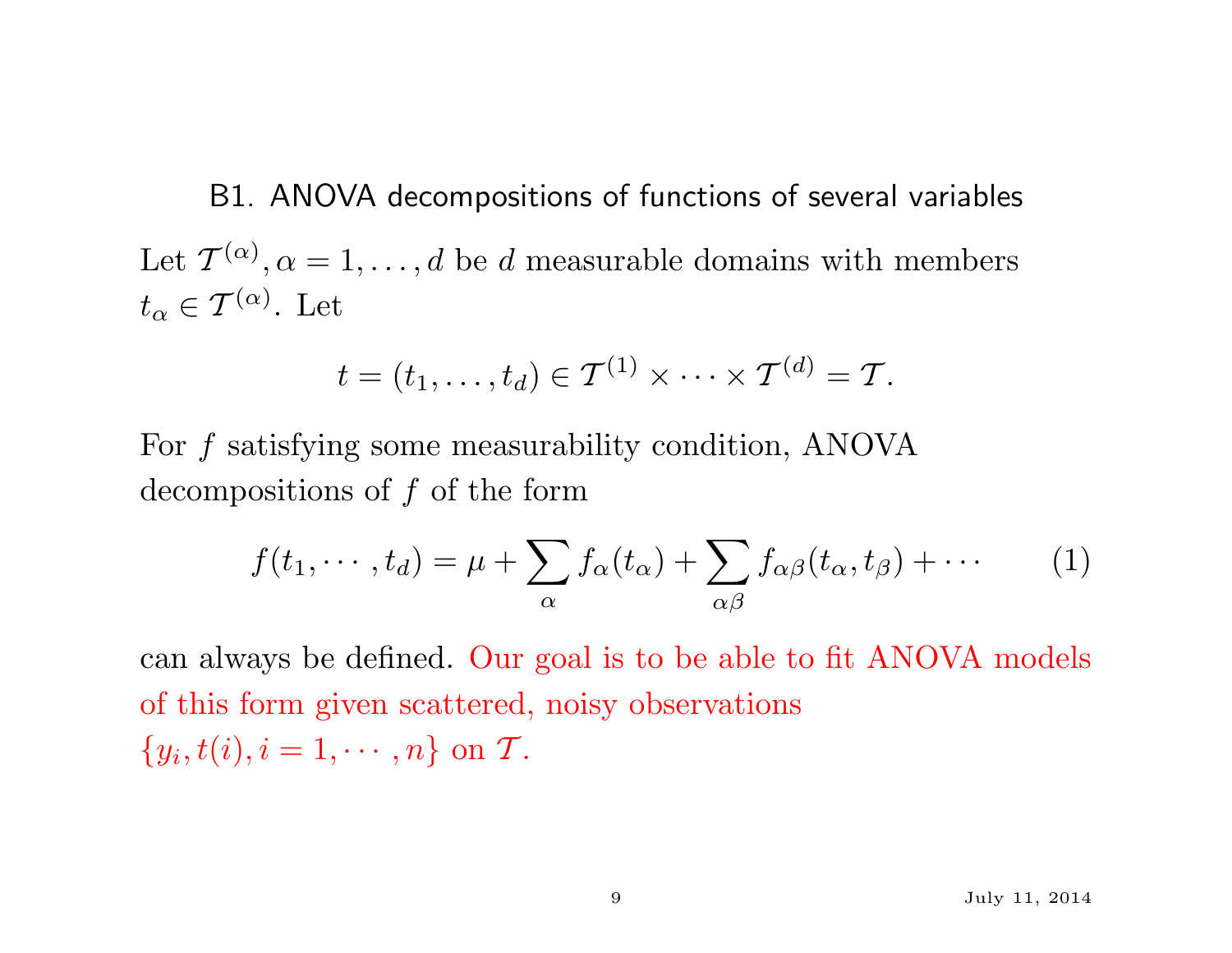B2. ANOVA decompositions of functions of several variables (cont.) Let  $d\mu_{\alpha}$  be a probability measure on  $\mathcal{T}^{(\alpha)}$  and define the averaging operator  $\mathcal{E}_{\alpha}$  on T by

$$
(\mathcal{E}_{\alpha}f)(t)=\int_{\mathcal{T}^{(\alpha)}}f(t_1,\ldots,t_d)d\mu_{\alpha}(t_{\alpha}).
$$

Then the identity can be decomposed as

$$
I = \prod_{\alpha} (\mathcal{E}_{\alpha} + (I - \mathcal{E}_{\alpha})) = \prod_{\alpha} \mathcal{E}_{\alpha} + \sum_{\alpha} (I - \mathcal{E}_{\alpha}) \prod_{\beta \neq \alpha} \mathcal{E}_{\beta} +
$$

$$
\sum_{\alpha < \beta} (I - \mathcal{E}_{\alpha})(I - \mathcal{E}_{\beta}) \prod_{\gamma \neq \alpha, \beta} \mathcal{E}_{\gamma} + \dots + \prod_{\alpha} (I - \mathcal{E}_{\alpha}),
$$

giving  $\mu = (\prod_\alpha \mathcal{E}_\alpha) f, \quad f_\alpha = ((I - \mathcal{E}_\alpha) \prod_{\beta \neq \alpha} \mathcal{E}_\beta) f$ 

 $f_{\alpha\beta} = ((I-\mathcal{E}_\alpha)(I-\mathcal{E}_\beta) \;\;\;\prod\;\; \mathcal{E}_\gamma) f \;\; ... \;\; [\texttt{Ex} : \texttt{full factorial designs}]$  $\gamma \neq \alpha, \beta$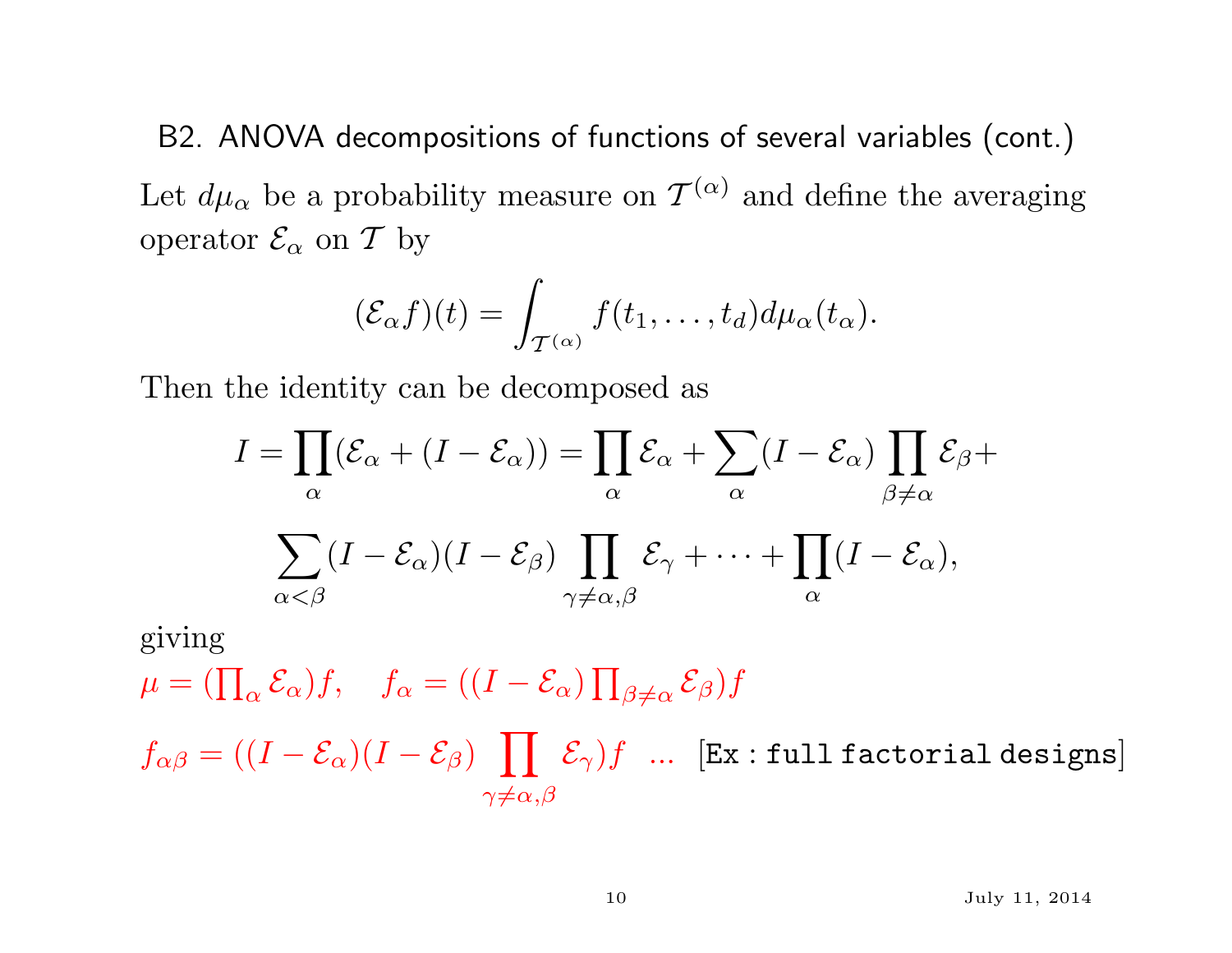#### C1. Smoothing-Spline ANOVA (SS-ANOVA) decompositions

The idea behind SS-ANOVA is to construct an RKHS  $H$  of functions on  $\mathcal T$  as the tensor product of RKHSs on each  $\mathcal T^{(\alpha)}$  that admit an ANOVA decomposition. Let  $\mathcal{H}^{(\alpha)}$  be an RKHS of functions on  $\mathcal{T}^{(\alpha)}$  with  $\int_{\mathcal{T}^{(\alpha)}} f_{\alpha}(t_{\alpha}) d\mu_{\alpha} = 0$  and let  $[1^{(\alpha)}]$  be the one dimensional space of constant functions on  $\mathcal{T}^{(\alpha)}$ . Construct the RKHS  $H$  as

$$
\mathcal{H} = \prod_{j=1}^d (\{ [1^{(\alpha)}] \} \oplus \{ \mathcal{H}^{(\alpha)} \})
$$
  
= [1]  $\oplus \sum_j \mathcal{H}^{(\alpha)} \oplus \sum_{\alpha < \beta} [\mathcal{H}^{(\alpha)} \otimes \mathcal{H}^{(\beta)}] \oplus \cdots,$ 

where  $[1]$  denotes the constant functions on  $\mathcal T$ . Then  $f_{\alpha} \in \mathcal{H}^{(\alpha)}$ ,  $f_{\alpha\beta} \in [\mathcal{H}^{(\alpha)} \otimes \mathcal{H}^{(\beta)}]$  and so forth, where the series will usually be truncated at some point. Note that the usual ANOVA side conditions hold here.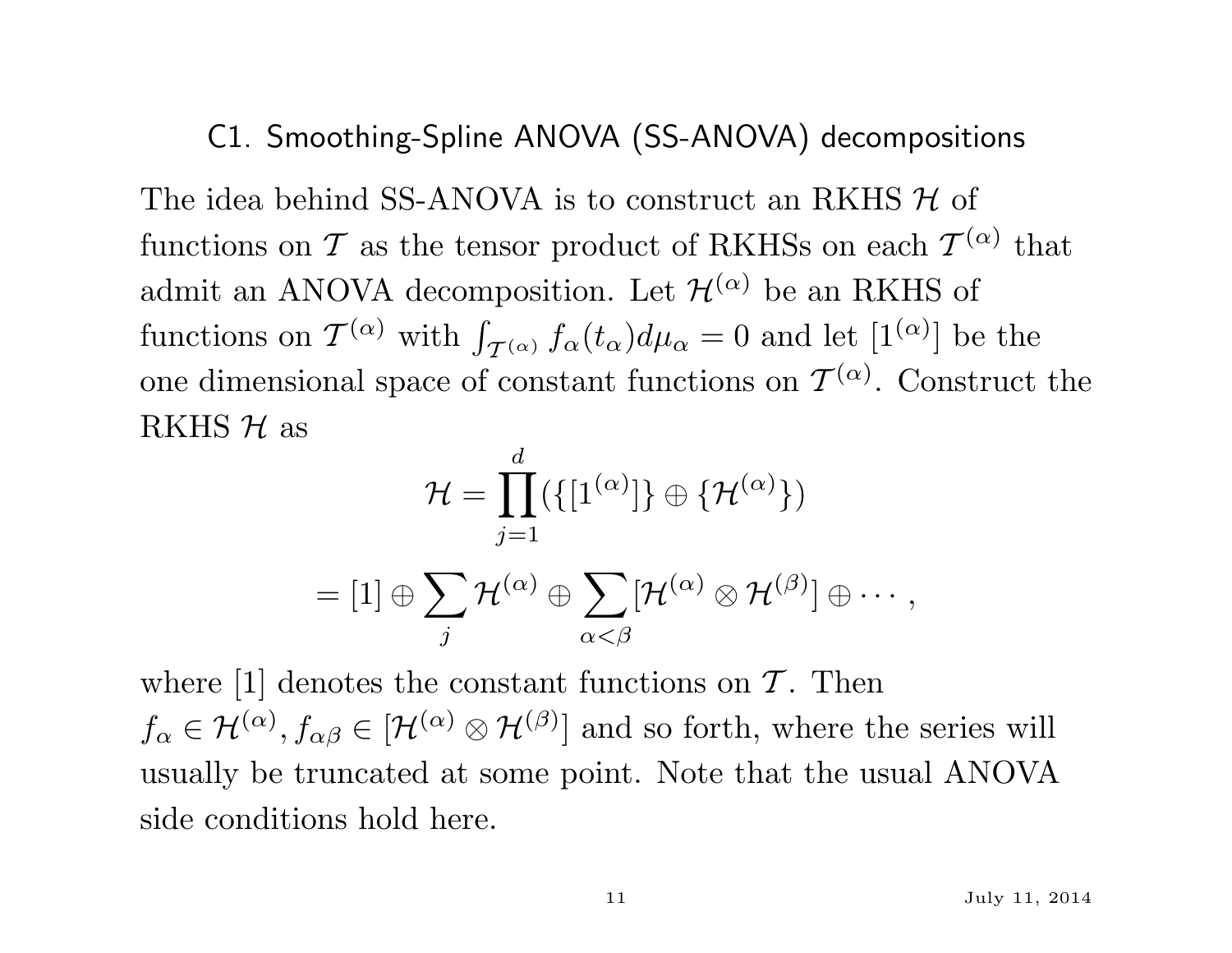#### C2. Smoothing Spline ANOVA fits

Given data  $\{y_i, t(i), i = 1, \ldots, n\}$ , we can fit an SS-ANOVA model by minimizing

$$
\sum_{i=1}^n \mathcal{L}[y_i, f_\lambda(t(i)] + \sum_{\alpha} \lambda_\alpha J_\alpha(f_\alpha) + \sum_{\alpha\beta} \lambda_{\alpha\beta} J_{\alpha\beta}(f_{\alpha\beta}) + \cdots
$$

where the Js may be RKHS square norms or seminorms, and the representer theorem used to provide a finite dimensional representation for the minimizer.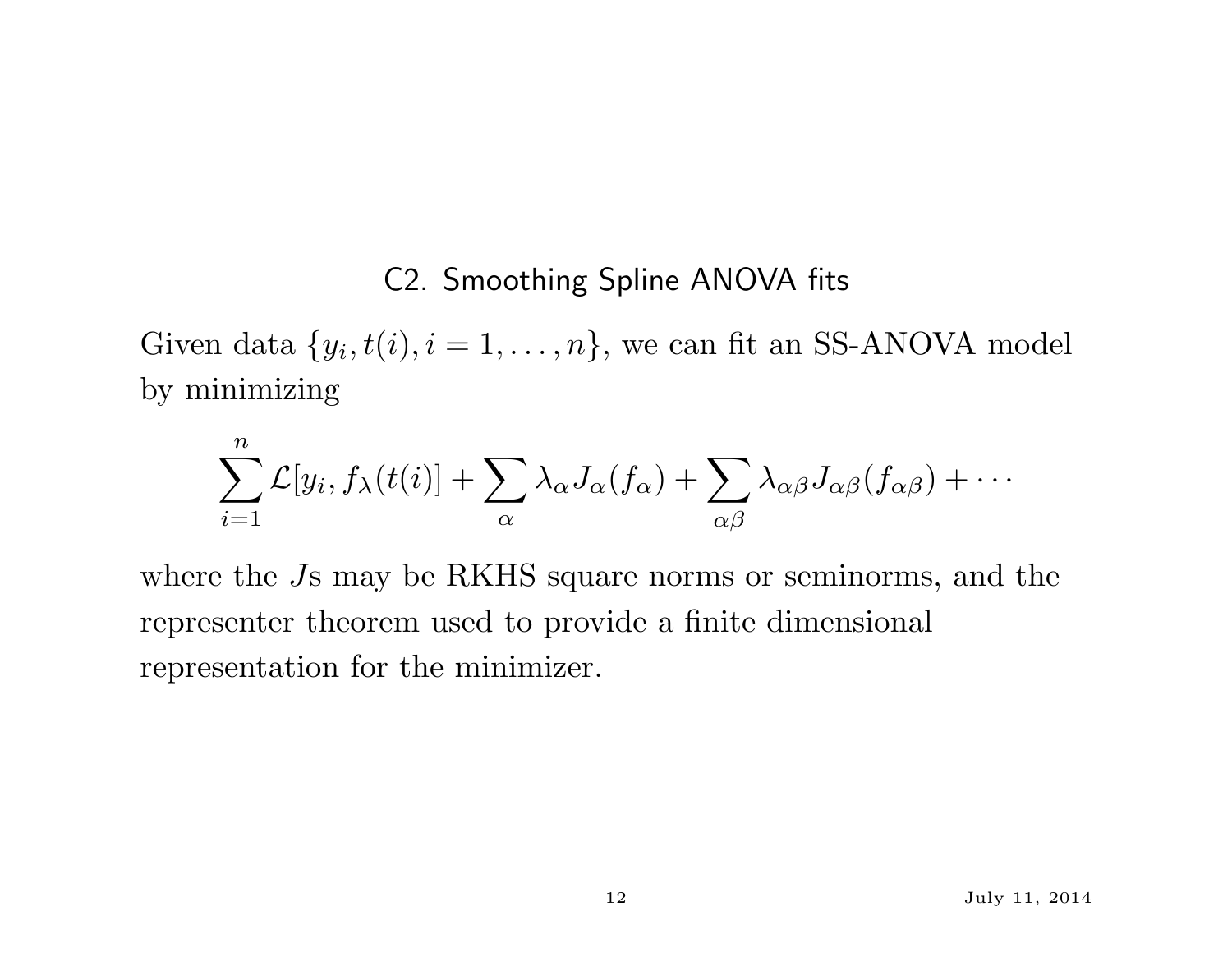D1. Domains, distance measures, practical issues etc.

- Essentially nothing is assumed about individual domains  $\mathcal{T}^{(\alpha)}$ other than that averaging operators can be defined on them.
- Typical historical domains include the unit interval, Euclidean d space, the sphere and other Riemannian manifolds, typically with  $J_{\alpha}$  depending on the Laplacian.
- More recently RK's (positive definite functions) have been defined on peptides (Shen et al 2013), anatomical (airway) trees (Feragen et al 2013), and many other objects, including images, paragraphs, networks, graphs.
- The choice of RK is equivalent to a choice of distance measure. If only pairwise (Euclidean) distances are known, then radial basis functions may be used as RK's. If scattered noisy pairwise dissimilarities are observed, Regularized Kernel Estimation may be used to embed a training set into a Euclidean space.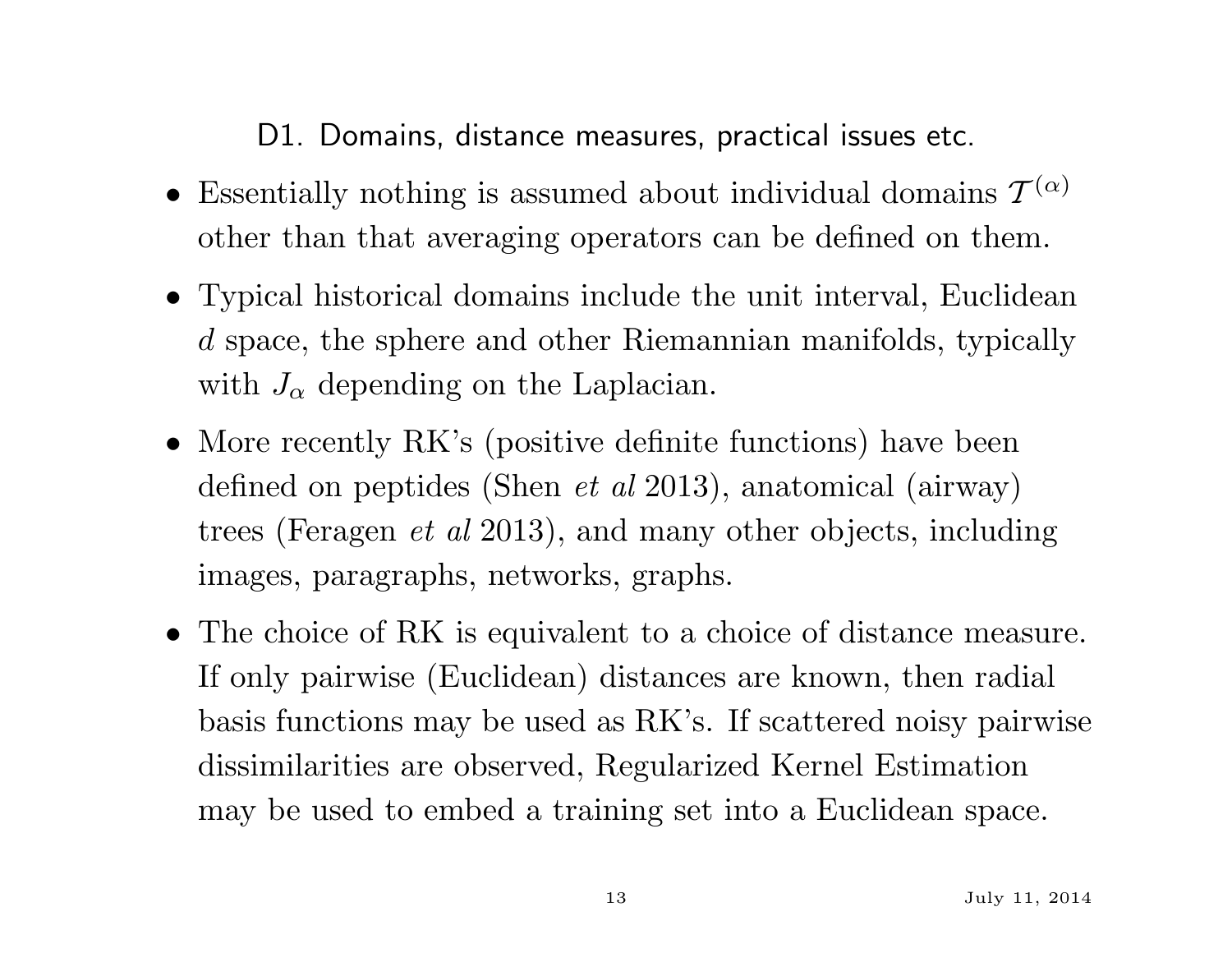D2. Domains, distance measures, practical issues (cont.)

- The kernel trick may be used to transform one distance measure to another.
- The SS-ANOVA class of methods provides a principled way of combining information from qualitatively different variables in a predictive model, including interactions.
- When it comes to applications, many practical issues remain. The key to a successful application may well depend on a meaningful choice of distances (as well as pruning, tuning, approximations for extremely large data sets, not discussed).

R codes: gss and assist. Books: Wahba 1990, Gu 2002, Berlinet and Thomas-Agnan 2003, Wang 2011. Gu and Wang provide many examples. More references at end.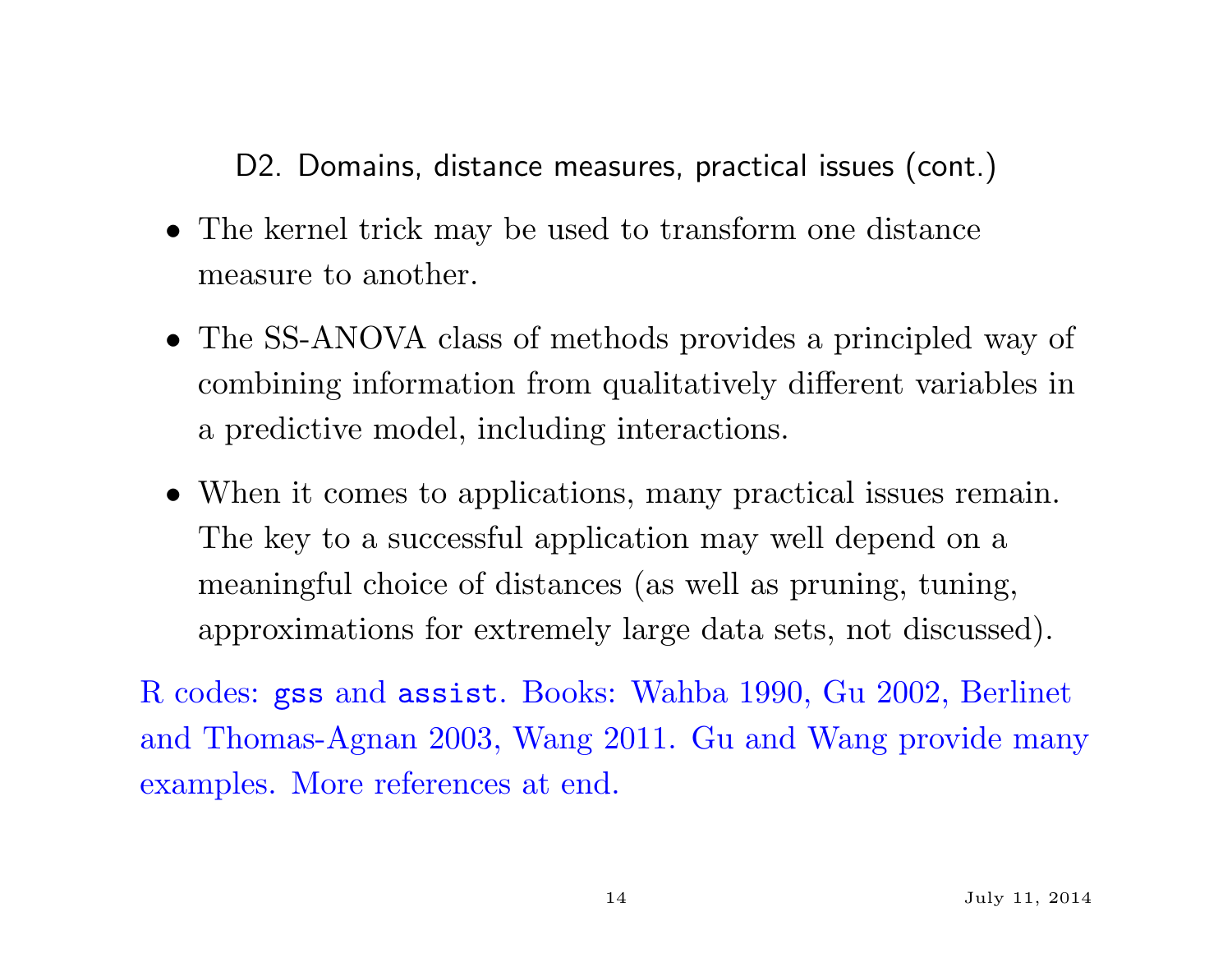## E. SS-ANOVA meets DCOR (Kong, Klein, Klein, Lee and Wahba 2012)

Does Life Span Run in Families, and If So, Why? The Beaver Dam Eye study (BDES) started with about 5000 subjects in 1988 between the ages of 43-84 years and about 2400 of these had relatives in the study. The study has a large amount of covariate information, and pedigree (relationship) information, along with mortality information through 2011. We compared pairwise death ages between relatives and between unrelated subjects and it is clear that mortality runs in families. SS-ANOVA combined with Distance Correlation is used to quantify this.

- What is DCOR?
- Variable Descriptions, the SS-ANOVA Deathage Scoring Model
- Determining DCOR from the Deathage Scoring Model
- DCOR results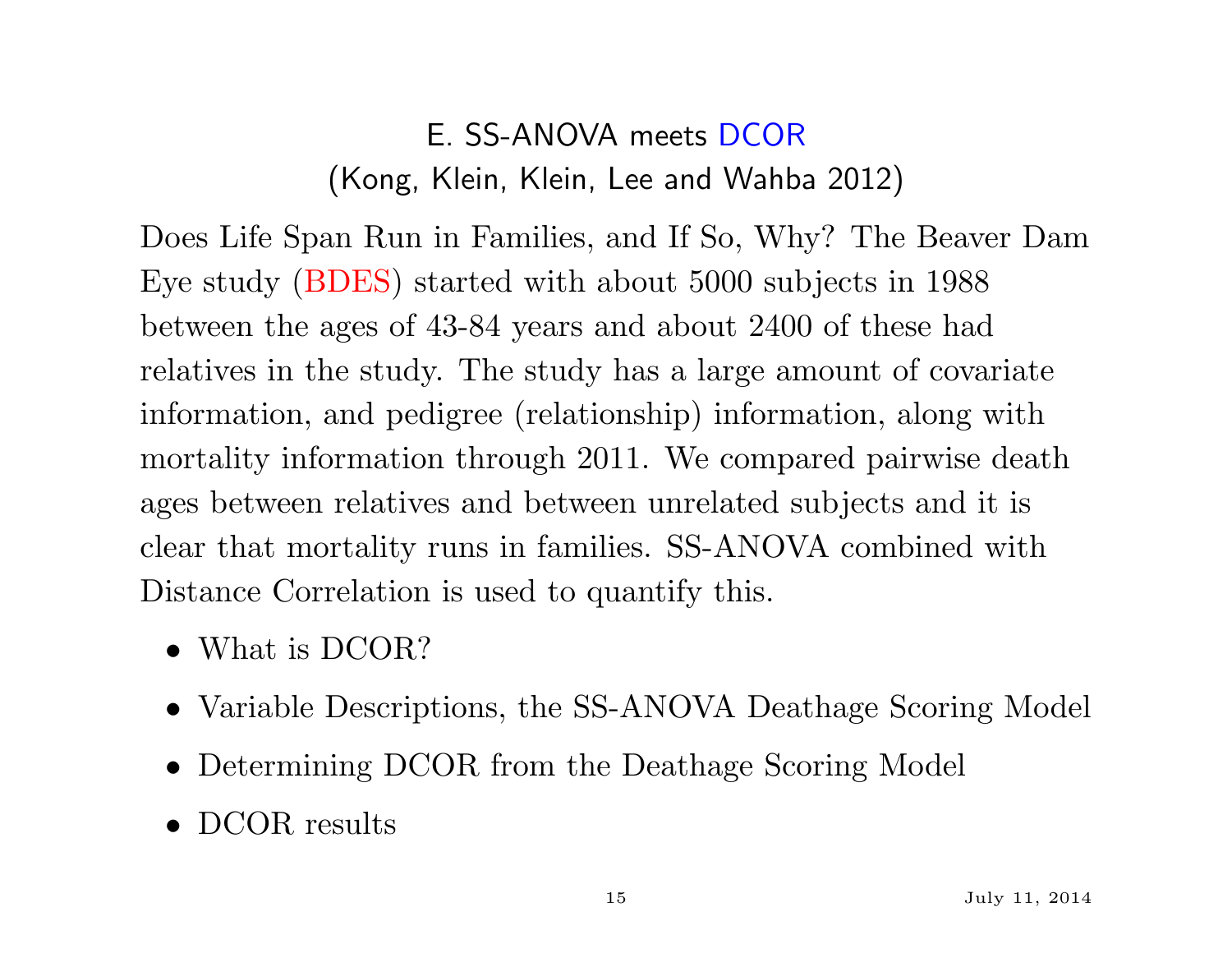Distance Correlation (DCOR) (Szekely and Rizzo 2009)

For a random sample  $(X, Y) = \{(X_k, Y_k) : k = 1, ..., n\}$  of *n* i.i.d. random vectors  $(X, Y)$  from the joint distribution of random vectors X in  $\mathbb{R}^p$  and Y in  $\mathbb{R}^q$ , the Euclidean distance matrices  $(a_{ij}) = (|X_i - X_j|_p)$  and  $(b_{ij}) = (|Y_i - Y_j|_q)$  are computed. Define the double centering distance matrices

$$
A_{ij} = a_{ij} - \overline{a}_{i.} - \overline{a}_{.j} + \overline{a}_{..}, \quad i, j = 1, ..., n,
$$

where

$$
\overline{a}_{i\cdot} = \frac{1}{n} \sum_{j=1}^{n} a_{ij}, \quad \overline{a}_{\cdot j} = \frac{1}{n} \sum_{i=1}^{n} a_{ij}, \quad \overline{a}_{\cdot \cdot} = \frac{1}{n^2} \sum_{i,j=1}^{n} a_{ij},
$$

similarly for  $B_{ij} = b_{ij} - \bar{b}_{i} - \bar{b}_{i} + \bar{b}_{i}$ ,  $i, j = 1, ..., n$ .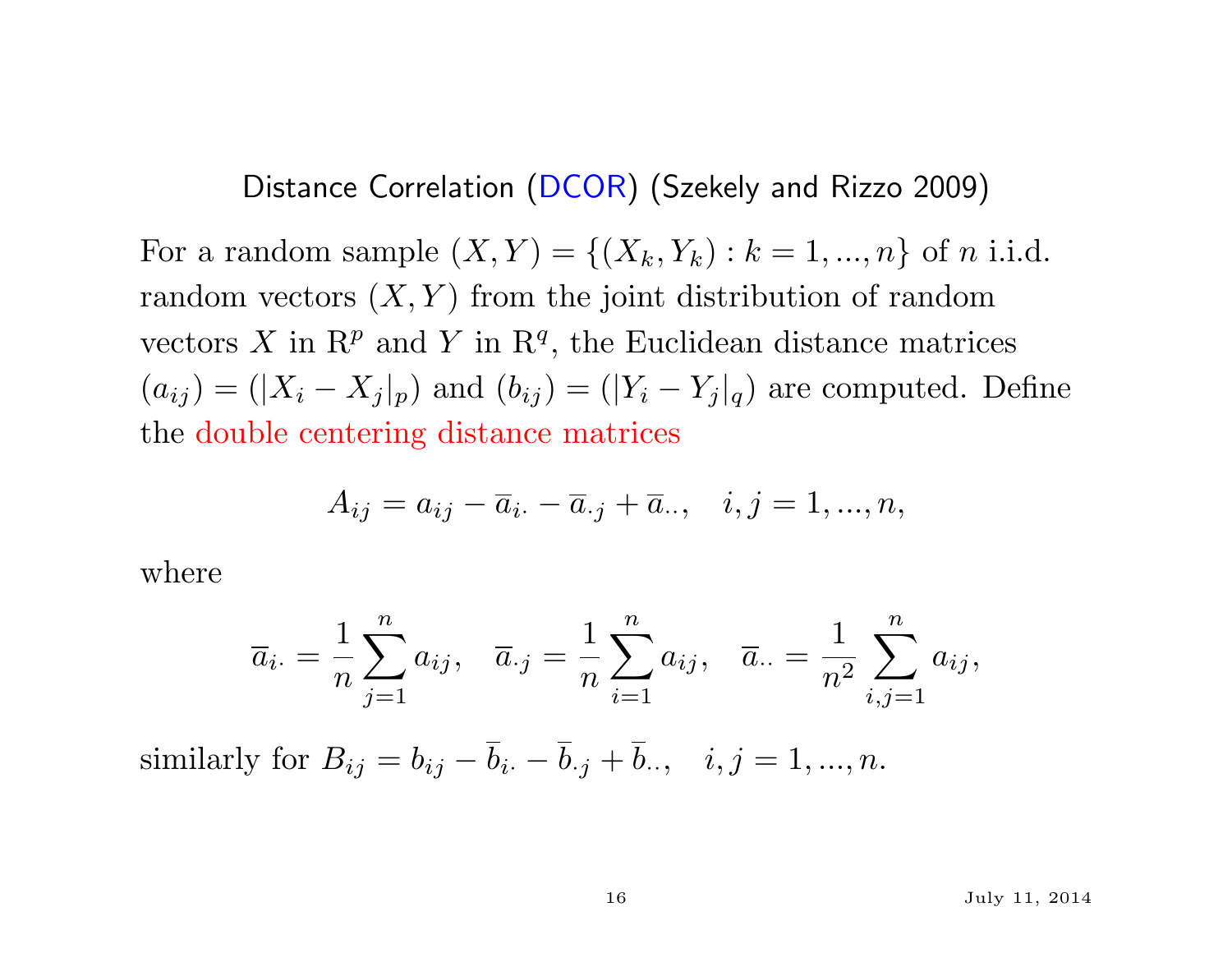The sample distance covariance  $\mathcal{V}_n(X, Y)$  is defined by

$$
\mathcal{V}_n^2(X, Y) = \frac{1}{n^2} \sum_{i,j=1}^n A_{ij} B_{ij}.
$$

The sample distance correlation  $\mathcal{R}_n(X, Y)$  (DCOR) is defined by

$$
\mathcal{R}_n^2(X,Y) = \begin{cases} \frac{\mathcal{V}_n^2(X,Y)}{\sqrt{\mathcal{V}_n^2(X)\mathcal{V}_n^2(Y)}}, & \mathcal{V}_n^2(X)\mathcal{V}_n^2(Y) > 0; \\ 0, & \mathcal{V}_n^2(X)\mathcal{V}_n^2(Y) = 0, \end{cases}
$$

where the sample distance variance is defined by

$$
\mathcal{V}_n^2(X) = \mathcal{V}_n^2(X, X) = \frac{1}{n^2} \sum_{i,j=1}^n A_{ij}^2.
$$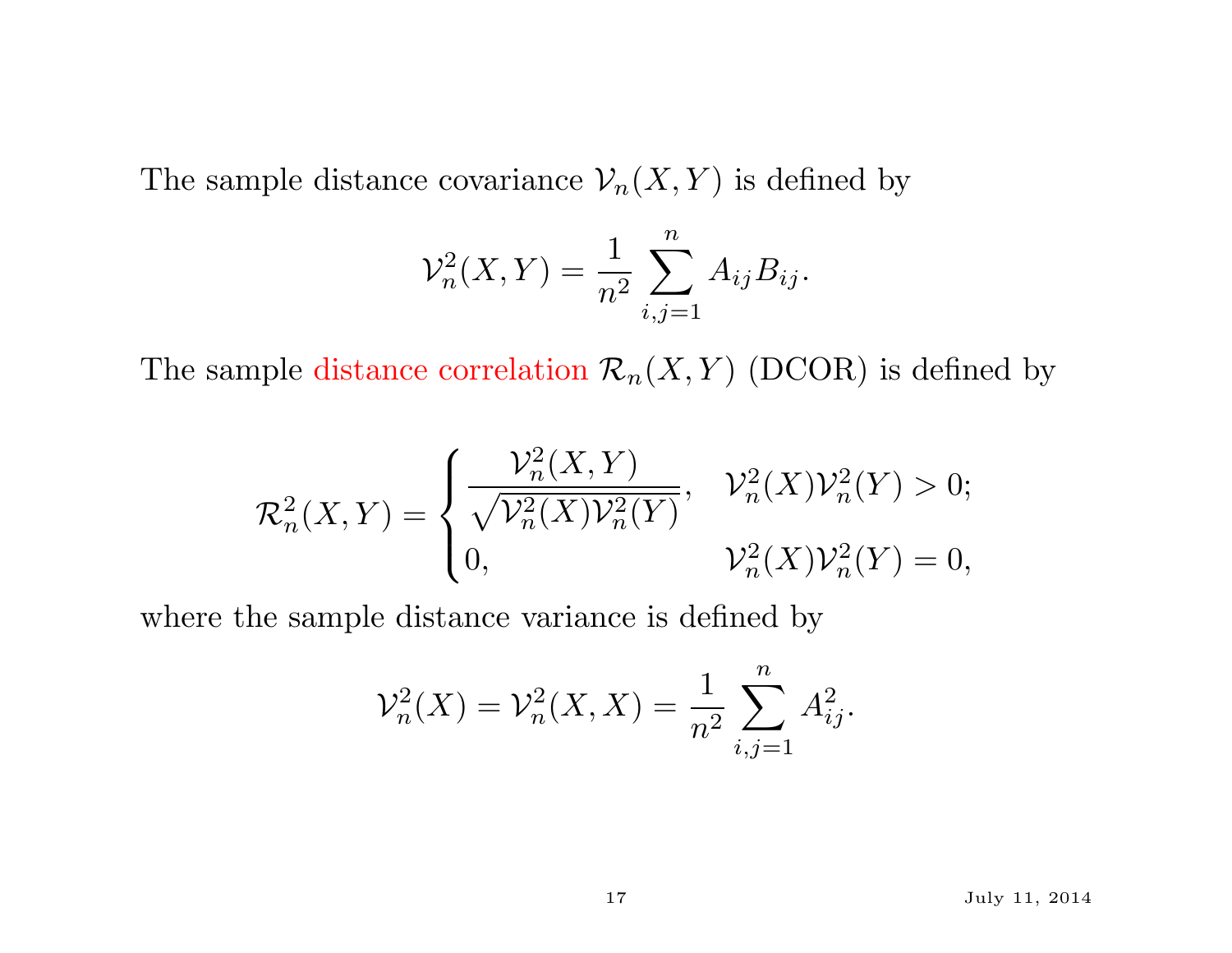What is the Sample Distance Covariance  $\mathcal{V}_n^2$  $\chi^2_n(X,Y)$  estimating? Let  $f_{XY}$  be the characteristic function of the joint distribution of X and Y, and let  $f_X$  and  $f_Y$  be the characteristic functions of X and of  $Y$ . Let

$$
\mathcal{V}^2(X,Y) = \int_{R^{p+q}} |f_{XY}(s,t) - f_X(t)f_Y(s)|^2 \omega_{pq}(t,s)dtds
$$

where

$$
\omega_{pq} = [c_p c_q |t|_p^{1+p} |s|_q^{1+q}]^{-1}.
$$

Amazing Theorem: (Szekely and Rizzo).

 $\mathcal{V}_n^2$  $n^2(X,Y)$  is the sample version of  $\mathcal{V}^2(X,Y)$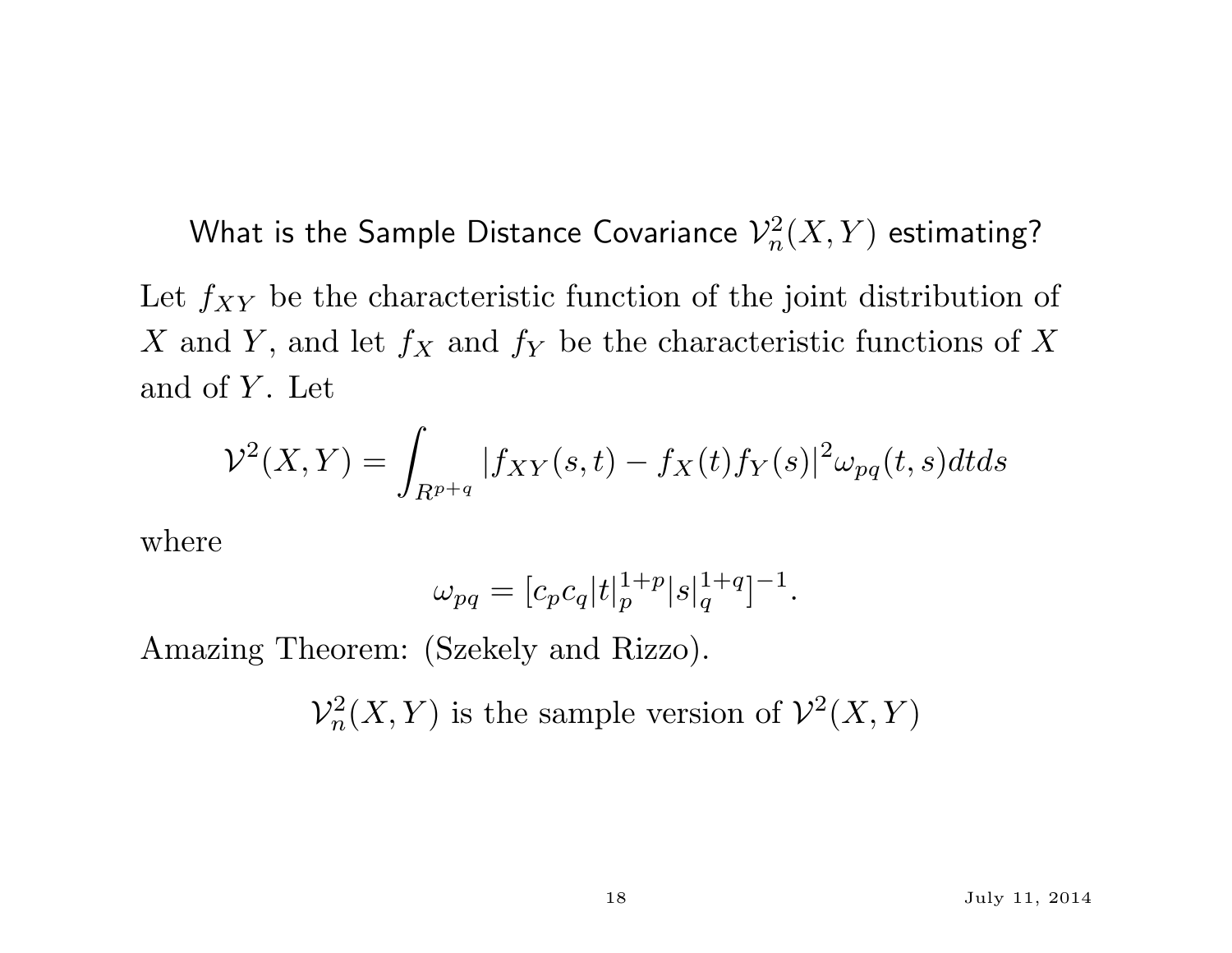Table 1. Variable Descriptions: Fixed:Lifestyle:Diseases (from BDES)

| variable units |       | description                               |
|----------------|-------|-------------------------------------------|
| deathage years |       | death age                                 |
| baseage years  |       | age at baseline                           |
| gender $F/M$   |       | gender                                    |
|                |       |                                           |
| $_{\rm edu}$   | years | highest year school/college completed     |
| bmi            |       | $\text{kg/m}^2$ body mass index           |
| smoke          |       | $yes/no$ history of smoking               |
| inc            |       | $yes/no$ household personal income $>20T$ |
|                |       |                                           |
|                |       | diabetes yes/no history of diabetes       |
| cancer         |       | $yes/no$ history of cancer                |
| heart          |       | yes/no history of cardiovascular disease  |
| kidney         |       | yes/no history of chronic kidney disease  |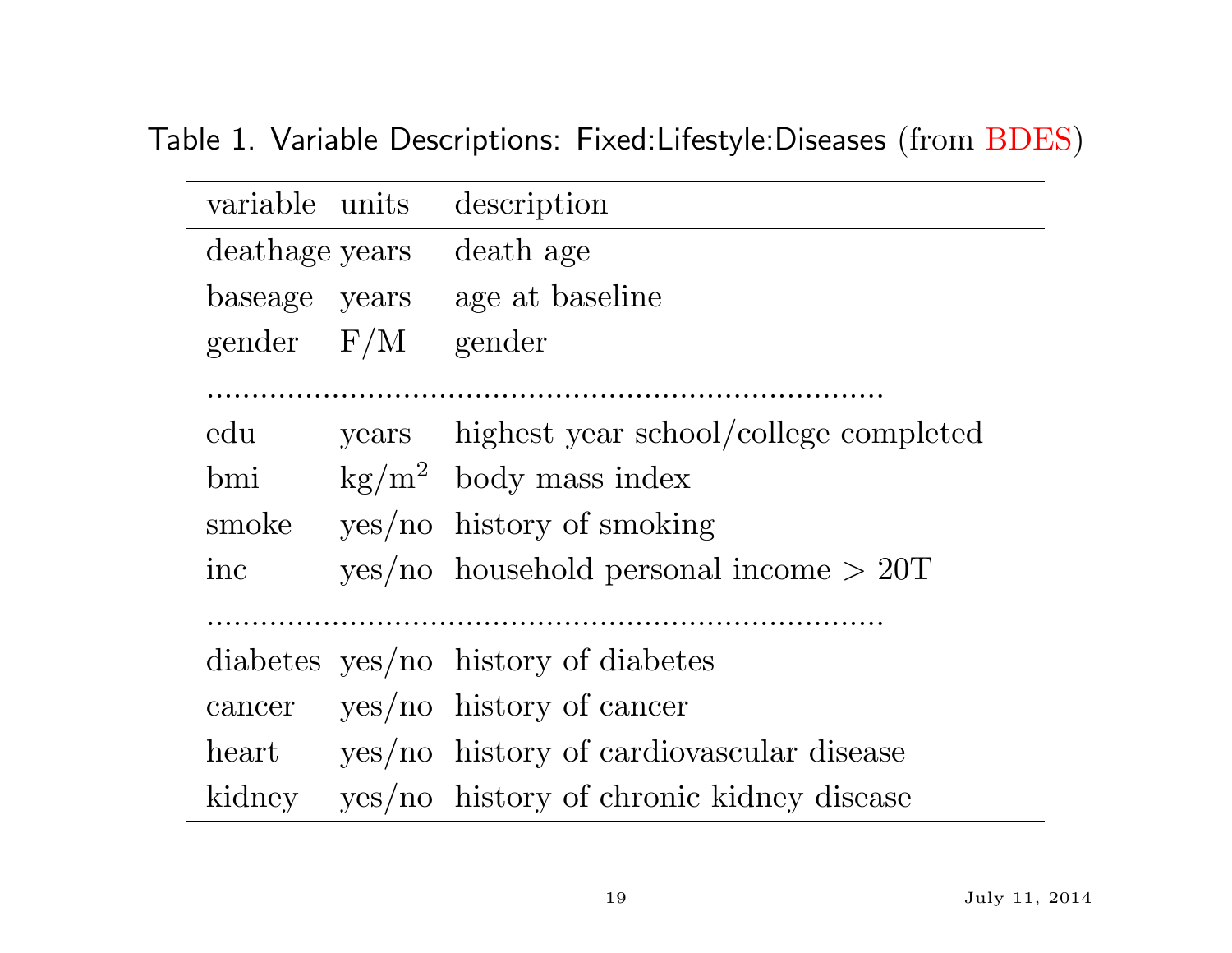#### SS-ANOVA Death Age Scoring Model

Death age as a function of fixed, lifestyle and disease variables will be modeled using SS-ANOVA as

> $\emph{death age}_i = g_0 (baseline age_i, gender_i) +$  $g_1 (liftestyle\:factors_i) + g_2 (discases_i),$

where  $g_0$  is a term involves fixed characteristics, baseline age and gender for individual  $i, g_1$  is a term that includes only lifestyle factors, namely edu, bmi, smoke, inc, and  $g_2$  is a term containing only disease variables, namely diabetes, cancer, cardiovascular disease and chronic kidney disease. In the paper, the fitted values of  $g_1$  and  $g_2$  are treated as scores for the individuals and to be used to assess the association with familial relationships. Do  $g_1$  and  $g_2$ scores, both high and low, run in families, thus partially explaining why mortality runs in families?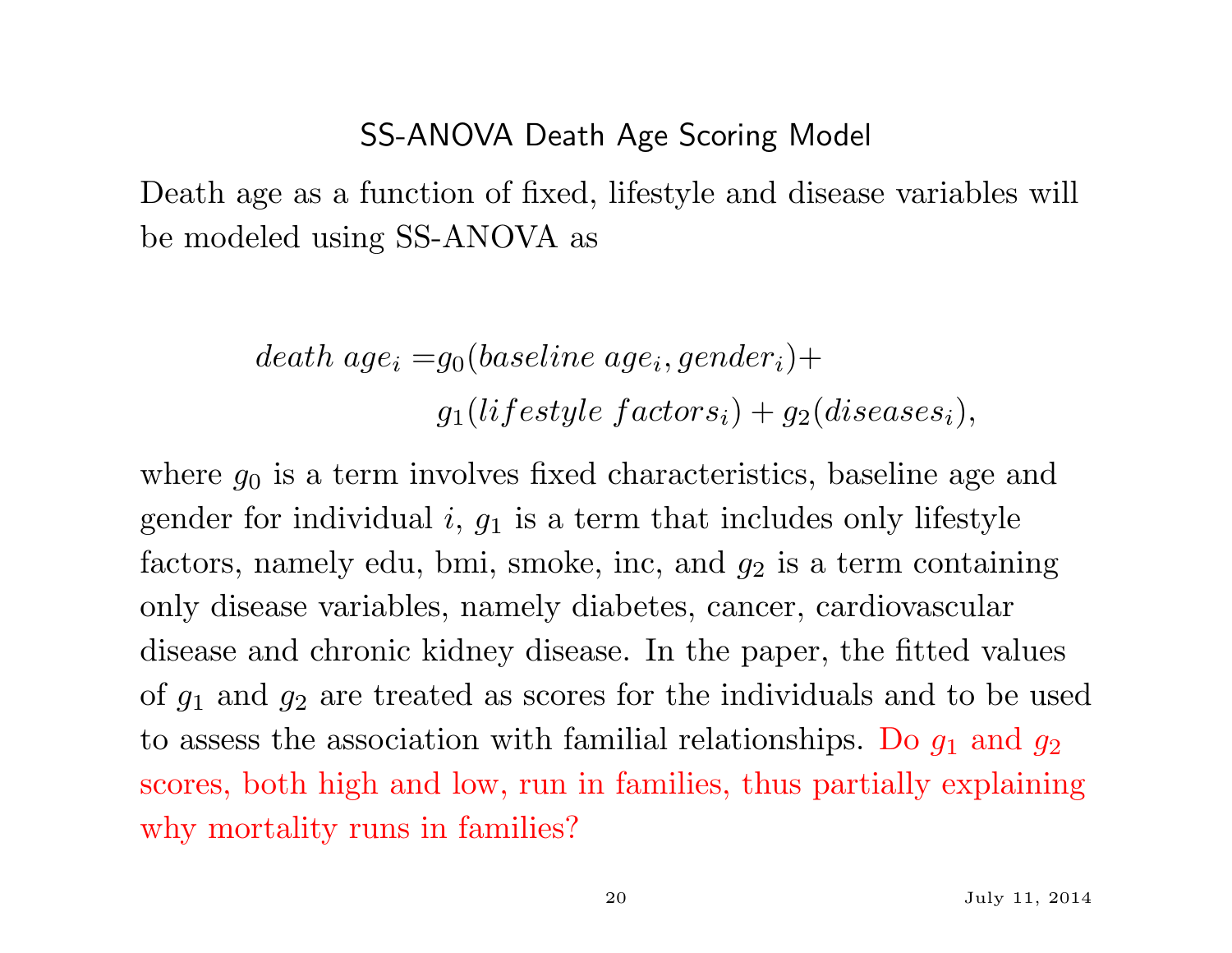# The SSANOVA Death Age Scoring Model The SSANOVA death age scoring model is:

$$
deathage = \mu + f_1(baseage) + \beta_{gender}I_{\{gender=F\}} \} fixed
$$
  
+  $f_2(edu) + f_{12}(baseage:edu) + f_3(bmi)$   
+  $\beta_{smoke}I_{\{smoke=no\}} + \beta_{inc}I_{\{inc>20T\}} \}$   
+  $\beta_{diabetes}I_{\{diabetes=no\}} + \beta_{cancel}I_{\{cancer=no\}} \}$   
+  $\beta_{heart}I_{\{heart=no\}} + \beta_{kidney}I_{\{kidney=no\}} \}$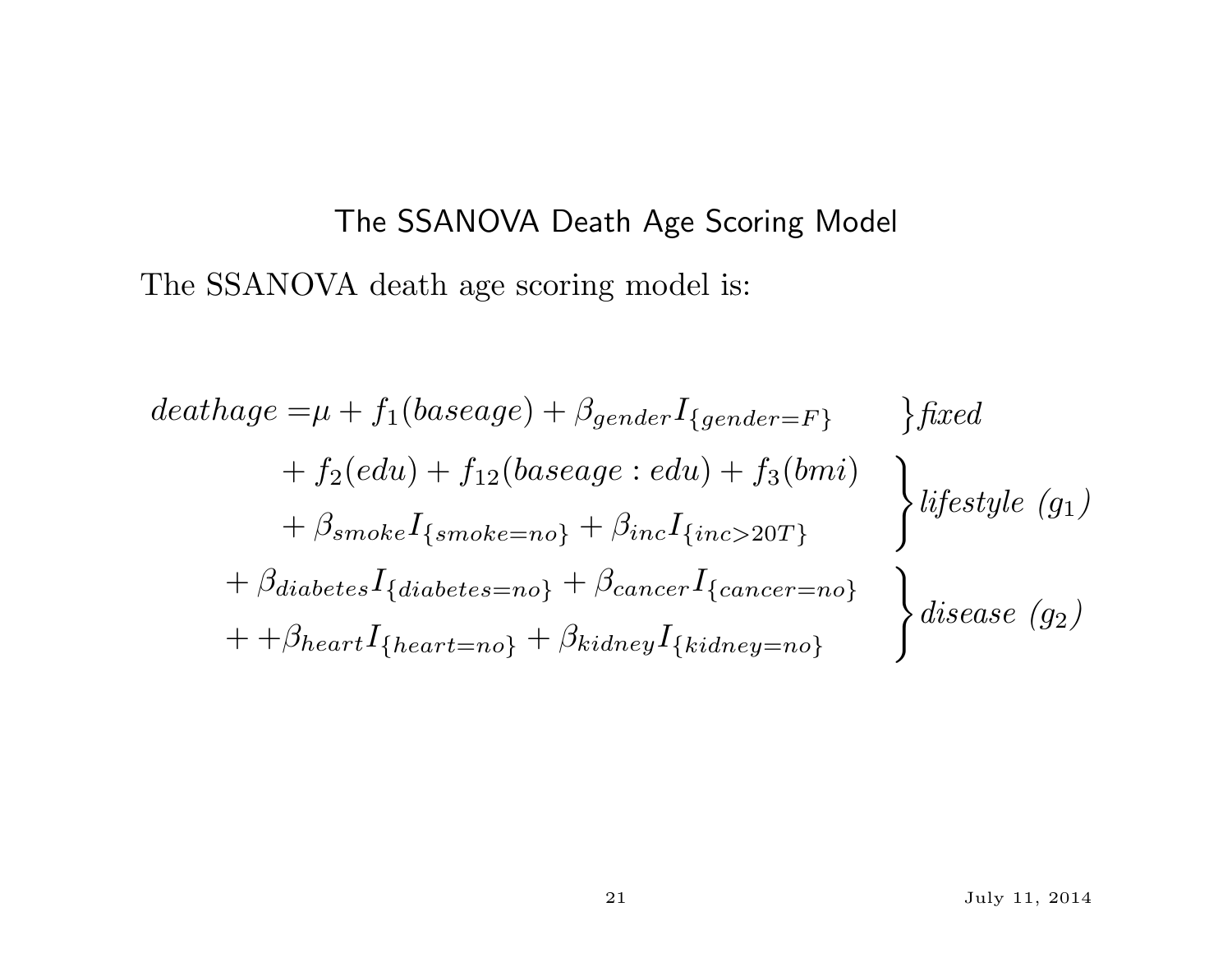### Determining Distance Correlation (DCOR)

All six DCOR values between mortality, pedigree, lifestyle factors and diseases will be computed.

The lifestyle factor score  $g_1$  for an individual is based on the four-vector of the fitted effects for smoke, bmi, edu and inc. Similarly the disease score  $g_2$  is based on the four-vector of fitted effects for the four disease variables.

It is well known that the pedigree distance  $(1 - 2\phi)$  based on the kinship coefficient is Euclidean, so that pairwise pedigree distances can be used directly in DCOR.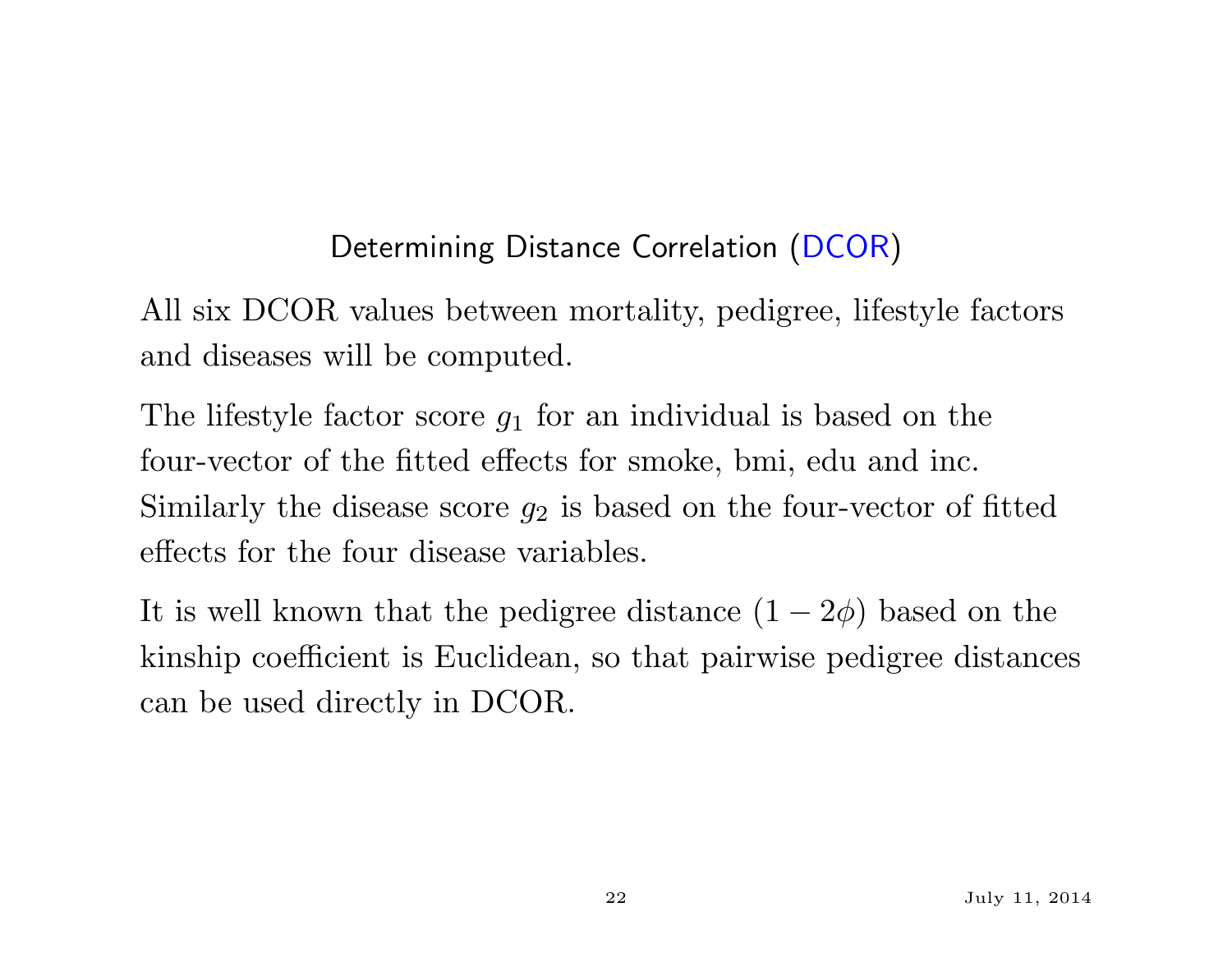#### DCOR Results, Entire Pedigrees



very signif-signif lifestyle:pedigree lifestyle:mortality disease:mortality mortality:pedigree disease:lifestyle disease:pedigree

DCOR results using pedigree distance. Numbers in parens are significance levels to test independence, based on a permutation test with 1000 replicates.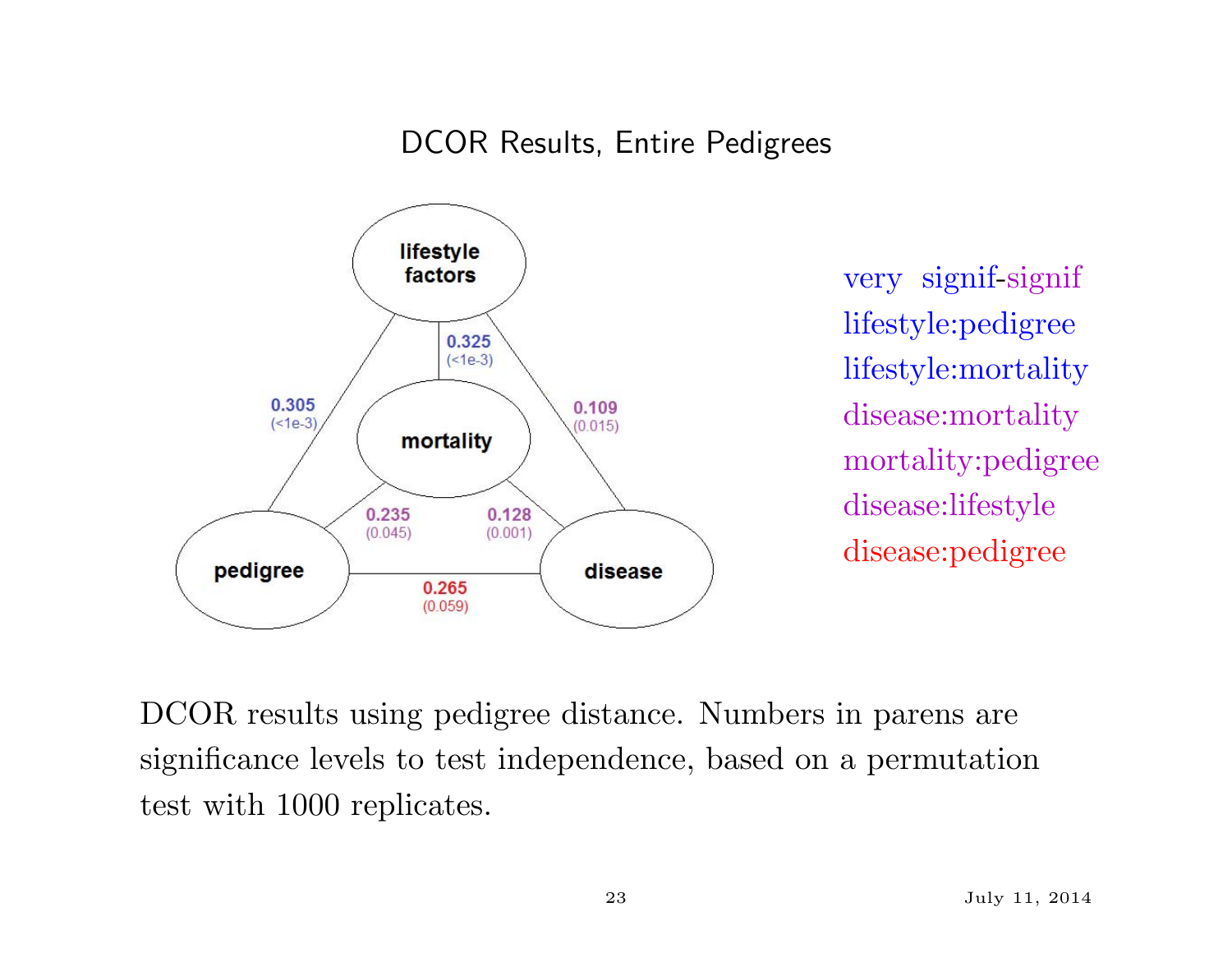#### More questions than answers

• We have shown that pairwise differences in lifestyle factors that run in families correlate well with pairwise differences in death age that also run in families, partially accounting for the familial death age effect. This leads to new questions to be asked about the complex relations between genetics, family structure, lifestyle factors, and other variables. We provide here an overall methodological approach joining SS-ANOVA with DCOR which shows promise to help in answering these questions in future studies.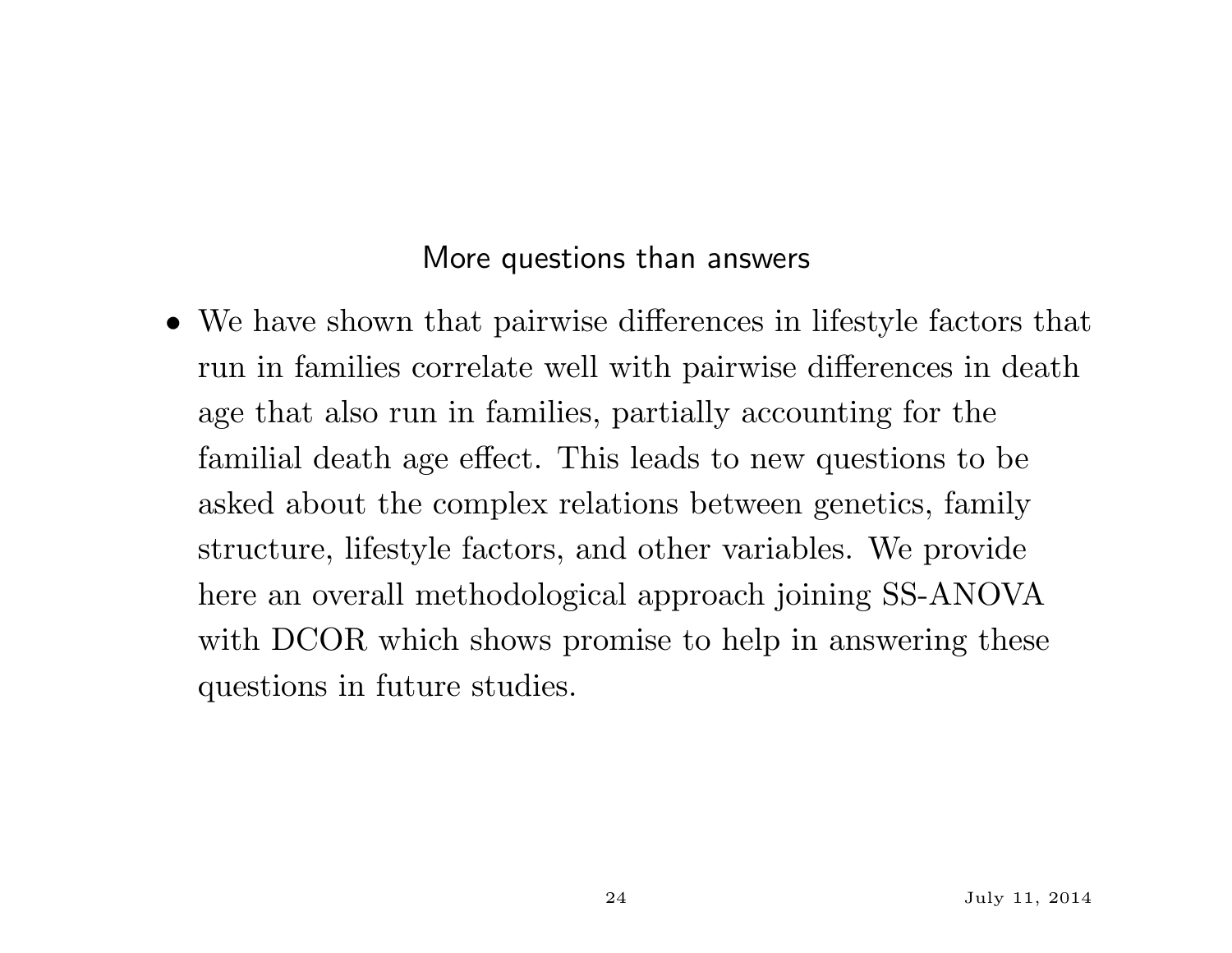#### Comments and conclusions

- We have reviewed Smoothing Spline ANOVA models, obtained by the same geometry that decomposes full factorial designs (Fisherian ANOVA), by constructing ANOVA decompositions of tensor product RKHS. The approach allows for the joint modeling of heterogenous variables including interactions. The flexibility of the models allows for highly diverse applications. In applications, many practical issues remain, including model pruning and tuning, numerical approximations for extremely large data sets, subject matter informed choice of distance measures, and graphical displays of complex results.
- A marriage of an SS-ANOVA model with Distance Correlation is used to examines pairwise correlations between variables of interest in a completely distribution free way. Again, applications with big data sets show great potential as well as presenting many challenging issues.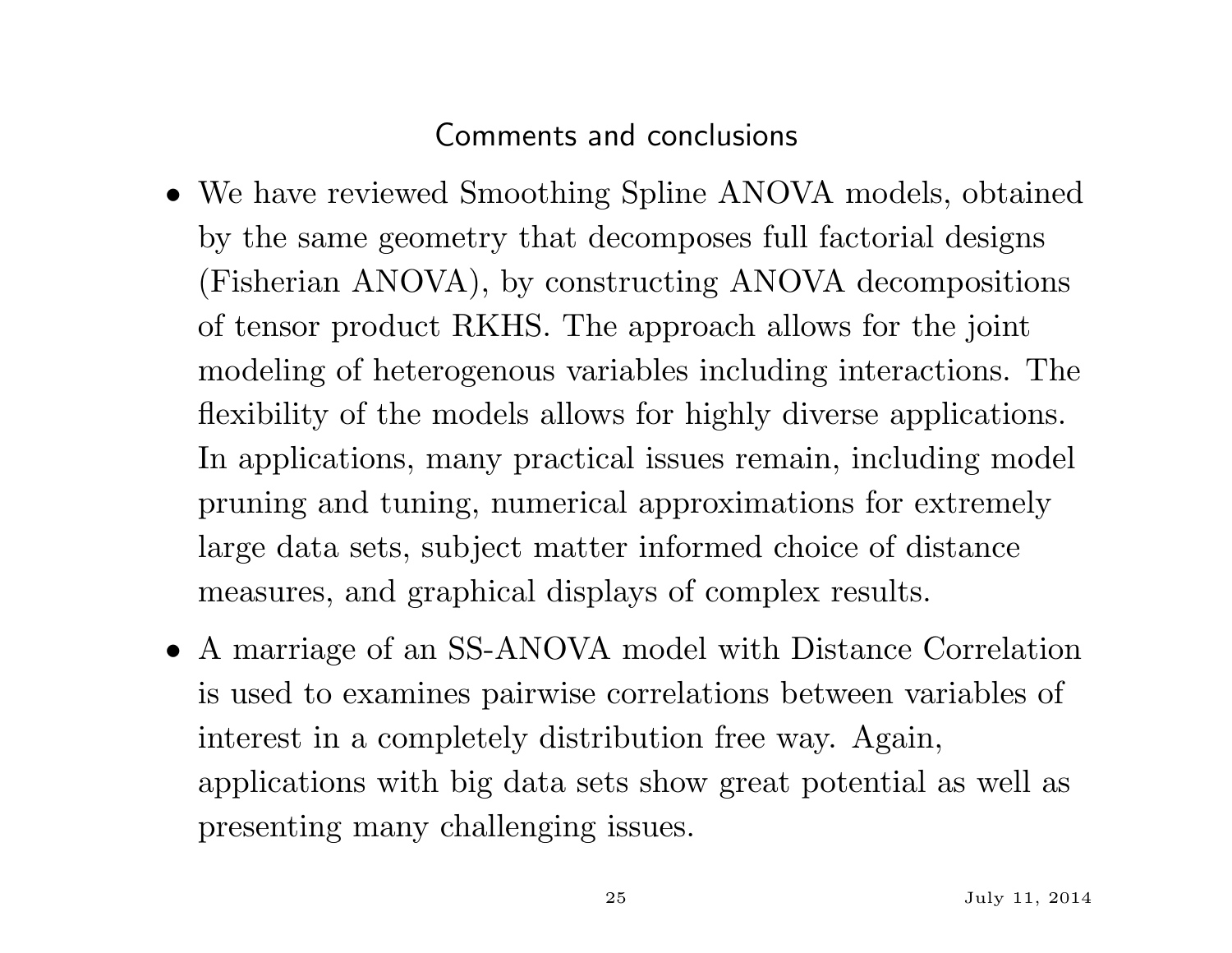## References

- [1] N. Aronszajn. Theory of reproducing kernels. Trans. Am. Math. Soc., 68:337–404, 1950.
- [2] G. Kimeldorf and G. Wahba. Some results on Tchebycheffian spline functions. J. Math. Anal. Applic., 33:82–95, 1971.
- [3] F. Lu, S. Keles, S. Wright, and G. Wahba. A framework for kernel regularization with application to protein clustering. Proceedings of the National Academy of Sciences, 102:12332–12337, 2005. Open Source at www.pnas.org/content/102/35/12332, PMCID: PMC118947.
- [4] H. Corrada Bravo, K. E. Lee, B. E. K. Klein, R. Klein, S. K. Iyengar, and G. Wahba. Examining the relative influence of familial, genetic and environmental covariate information in flexible risk models. Proceedings of the National Academy of Sciences, 106:8128–8133, 2009. Open Source at www.pnas.org/content/106/20/8128.full.pdf+html, PMCID: 2677979.
- [5] G. Wahba. Spline Models for Observational Data. SIAM, 1990. CBMS-NSF Regional Conference Series in Applied Mathematics, v. 59.
- [6] C. Gu. Smoothing Spline ANOVA Models. Springer, 2002.
- [7] A.Berlinet and C. Thomas-Agnan. Reproducing Kernel Hilbert Spaces in Probability and Statistics. Kluwer, 2003.
- [8] Y. Wang. Smoothing Splines: Methods and Applications. Chapoman & Hall/CRC Monographs on Statistics & Applied Probability, 2011.
- [9] J. Kong, B. Klein, R. Klein, K. Lee, and G. Wahba. Using distance correlation and Smoothing Spline ANOVA to assess associations of familial relationships, lifestyle factors, diseases and mortality. PNAS, pages 20353–20357, 2012. PMCID: 3528609.
- [10] G. Szekely and M. Rizzo. Brownian distance covariance. Ann. Appl. Statist., 3:1236–1265, 2009.